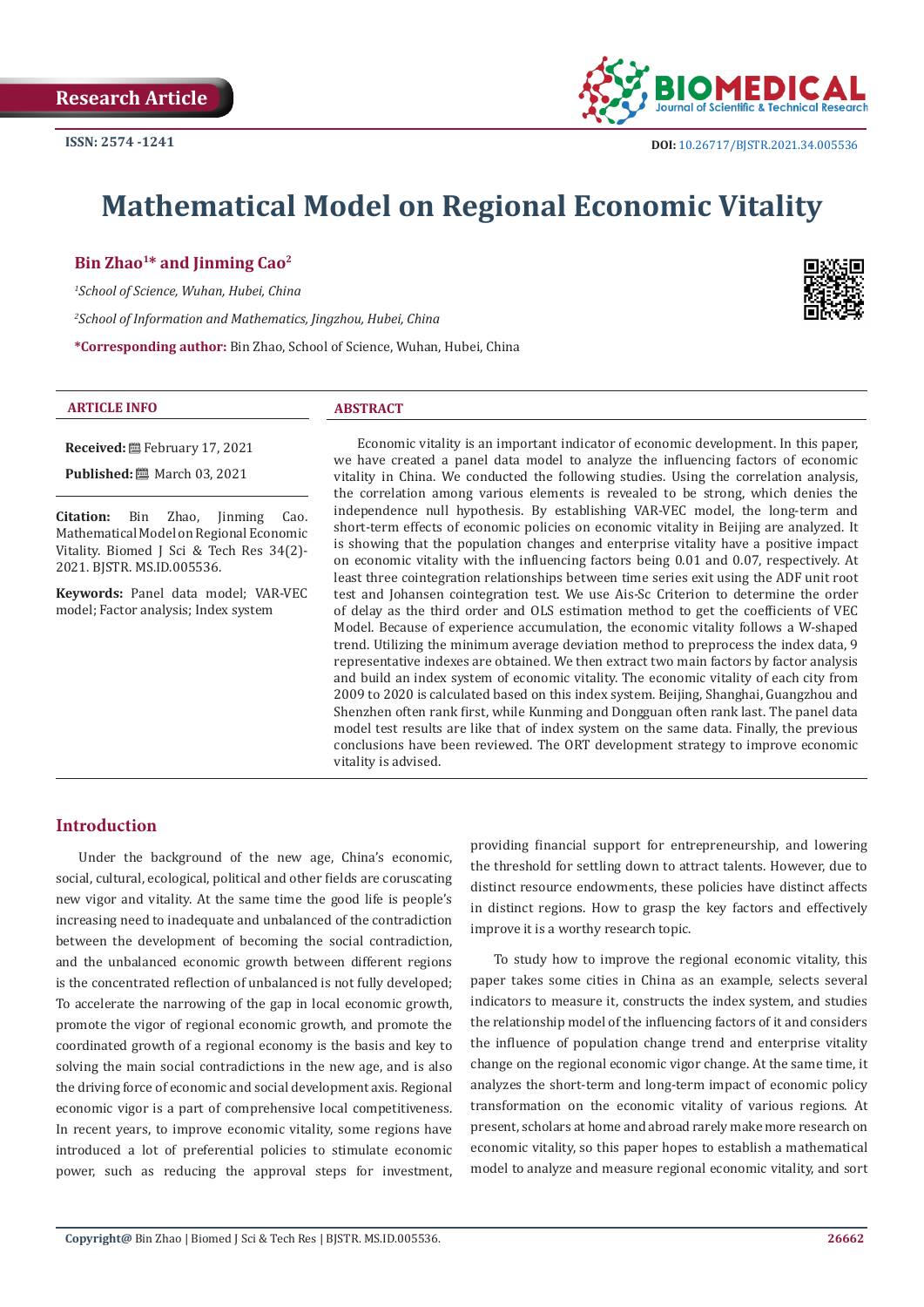the economic vitality of some cities, to better extend the economic vitality analysis model to more research fields.

# **Models**

# **Panel Data Model**

Based on the panel data model, it collects data from various provinces and cities, performs correlation test and principal component analysis on the data. The fixed effect test and random effect test was carried out for the obtained factors. And the influence of policy and enterprise vitality on economic vigor was dissected based on the established relationship the model between each element and economic vigor.

**Data Analysis and Processing:** Based on the collected data has error and deficiencies, to reduce the invalid, the influence of the error data of the following model, improve the reliability of data, need to collect the data pretreatment, firstly the filtered data, remove abnormal data, secondly, proper supplement of incomplete data, finally, has correlation data linear regression analysis forecasting and slight fluctuation data using the moving average method to fill the missing value, to further improve the accuracy and the integrity of the data.

**a) Data Selection Principle:** This paper needs to collect alien indicator data describing economic vitality and influencing economic vigor, and the following classical indicators can be obtained according to the expert method and the literature [10,11,13,14]. Dependent variable. In the existing economic vitality research and analysis, more choose gross domestic product (GDP) as a measure of it. In this paper, to measure regional economic power, main elements from the effects of the economic vigor that reflects the GDP growth rate as the level of economic development during the period of change degree of dynamic indexes, namely whether a national economic basic index of the moving and USES the linear regression analysis and panel data model analysis, the main measures for regional economic vitality.

Independent variables. Based on the existing literature research outcomes and the above analysis, this paper selects nine aspects**.** It includes population growth rate, fiscal expenditure, and employment rate (mainly used to reflect the main influencing factors of local economic vitality and its growth trend). The employment rate is expressed by the number of unemployed; At the same time, in the establishment of the model, for the negative value of population growth rate, to reduce the error in the large number region. Dummy variables can be used instead of the original statistical samples, which are reset to zero in this paper. Control variables. Based on the analysis of the comprehensive evaluation index system of urban economy. Considering the

availability of data, this paper introduces independent innovation ability, per capita length of education, professional and technical talent inflow and other irrelevant variables as control variables. Through analysis, the variables other than independent variables that can affect the change of dependent variables should be well controlled and regarded as constants to obtain appropriate causal relationship and attain the accurate value Table 1.

**Table 1:** Variable definition.

| Variable Name            | <b>Definition</b>                                                                                                                                                                                                            |
|--------------------------|------------------------------------------------------------------------------------------------------------------------------------------------------------------------------------------------------------------------------|
| Dependent variable       | The local GDP, Added value of tertiary<br>industry, Education funds, LGE, Government<br>expenditure, Gross income from international<br>tourism, Consumer price index, Population,<br>Unemployment, Number of patents filed. |
| Independent<br>variables | Population growth rate, Fiscal spending.                                                                                                                                                                                     |
| Control variables        | Independent innovation ability total corporate<br>profitsy, Per capita years of education, The inflow<br>of professional and technical personnel.                                                                            |

**b) Independence Test:** In the analysis of the relationship between the factors affecting economic vitality, to fully understand whether there is an internal relationship between the elements. According to the processed data, this paper carries out an independence test for each element. The data source is the national bureau of statistics, and the independence test is executed on the pre-processed data. See the appendix for the specific data. Make the following assumptions about the research hypothesis:

**a. Null Hypothesis:** The factors that influence positive energy are independent of each other.

**b. Alternative Hypothesis:** The factors influencing economic vitality are not independent.

Firstly, a chi-square independence test was executed. SPSS was used to conduct independent test for each influencing element to observe whether there was any correlation between each factor. The test results are as follows: It can be seen from Table 2 that the cross relation between each factor and the year. The cross table shows the availability of different influencing elements which occupies a complete percentage. It indicates that the opted data are valid values with high accuracy, which can be further compared in pairs to test the independence of judgment elements. The significance analysis is used to determine whether there is independence between factors. The chi-square significance test results are shown in Table 3. It can be seen from Table 3 that the degree of freedom is the probability of Person chi-square, which is less than 0.05. And the null hypothesis is rejected. The influencing factors are not independent of each other.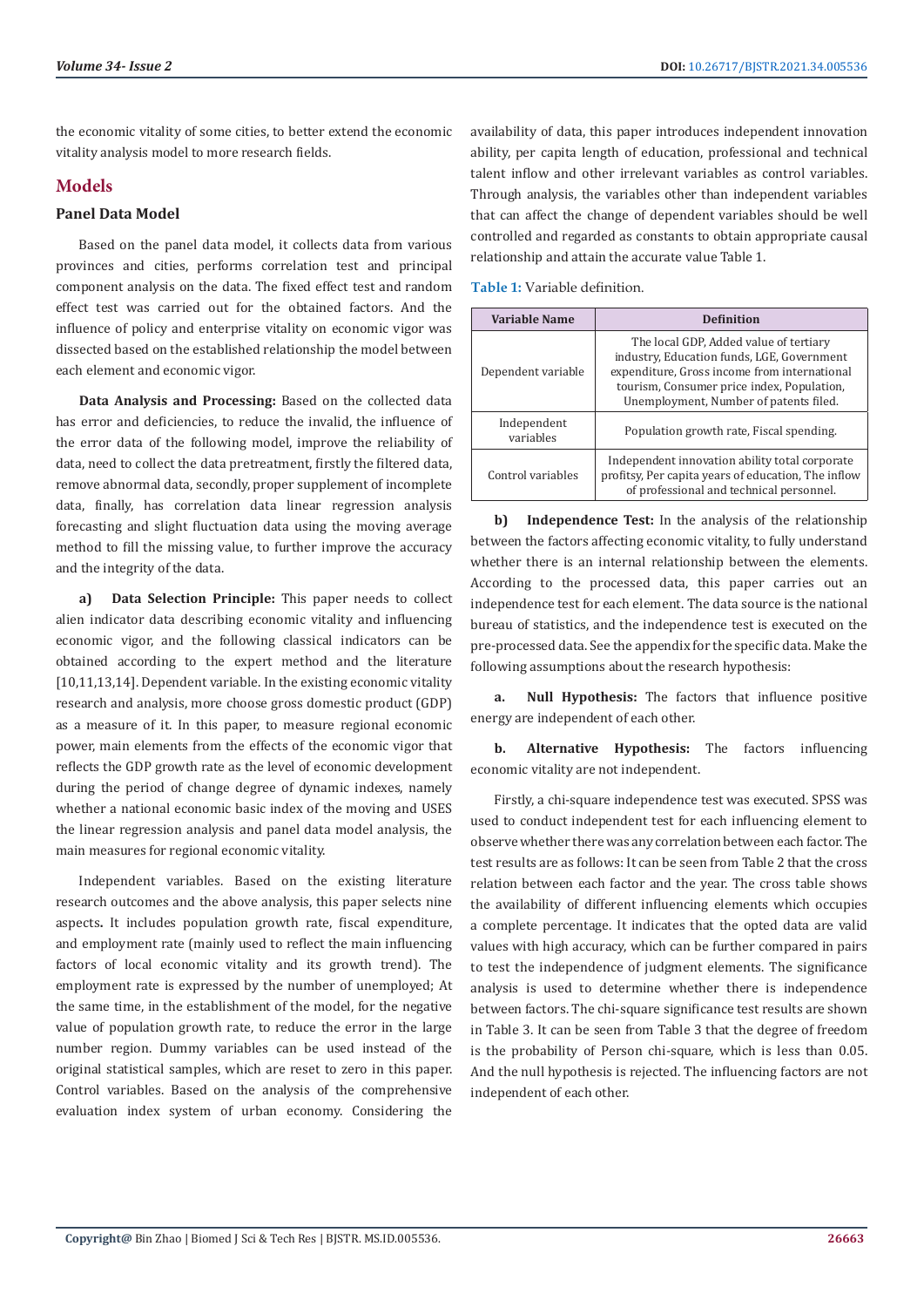|            | <b>Observations</b> |            |              |                |        |            |
|------------|---------------------|------------|--------------|----------------|--------|------------|
|            | <b>Effective</b>    |            |              | <b>Missing</b> |        |            |
|            | N                   | Percentage | N            | Percentage     | N      | Percentage |
| Local      | 309309              | 100.00%    | $\mathbf{0}$ | $0.00\%$       | 309309 | 100.00%    |
| Travel     | 309309              | 100.00%    | $\mathbf{0}$ | $0.00\%$       | 309309 | 100.00%    |
| Index      | 309309              | 100.00%    | $\mathbf{0}$ | $0.00\%$       | 309309 | 100.00%    |
| Profit     | 309309              | 100.00%    | $\theta$     | $0.00\%$       | 309309 | 100.00%    |
| Population | 309309              | 100.00%    | $\theta$     | $0.00\%$       | 309309 | 100.00%    |
| Work loser | 309309              | 100.00%    | $\theta$     | $0.00\%$       | 309309 | 100.00%    |
| Third      | 309309              | 100.00%    | $\mathbf{0}$ | $0.00\%$       | 309309 | 100.00%    |
| Patent     | 309309              | 100.00%    | $\mathbf{0}$ | $0.00\%$       | 309309 | 100.00%    |
| GDP        | 309309              | 100.00%    | $\mathbf{0}$ | $0.00\%$       | 309309 | 100.00%    |

#### **Table 2:** Independence test results.

**Table 3:** Chi-square significance test results.

|                                  | <b>Numerical</b> | Df   | Asymptotic significance (2 ends) |
|----------------------------------|------------------|------|----------------------------------|
| Person square test               | 2753847.871a     | 2745 |                                  |
| Likelihood ratio                 | 1416065          | 2745 |                                  |
| Linear to linear                 | 13402.74         |      |                                  |
| The number of Valid observations | 309309           |      |                                  |

**c) Correlation Analysis:** Each factor in the collection is the indicator data of each city in the country, which belongs to the panel data. There may be a correlation between the data. Considering the correlation among various elements, the linear strength relationship diagram of each element is attained based on the data as follows: As can be seen from the observation in Figure 1, there is a correlation among all factors, and the expression form and strength of the relationship among all elements. The closer the

data is to 1, the stronger the correlation is. Local GDP is positively correlated with Government expenditure Gross income from international tourism Consumer price index Education funds Total corporate profits Population Unemployment and added value of the tertiary industry, and negatively correlated with the number of patent applications. SPSS was used to conduct a correlation analysis on the data and the outcomes were shown in Table 4.



**Figure 1:** The linear strength relationship between the factors.

### **Table 4:** Correlation analysis.

|            | Average  | <b>Standard deviation</b> | 95% confidence interval (lower bound upper bound) | significant |
|------------|----------|---------------------------|---------------------------------------------------|-------------|
| Local      | 4047.279 | 2473.461                  | (3788.2312, 4321.1274)                            | 0.047       |
| travel     | 2071.154 | 3068.792                  | (1732.0034.2455.2115)                             | $\theta$    |
| index      | 102.306  | 1.5306                    | (102.134.102.473)                                 | 0.006       |
| profit     | 2024.945 | 2138.796                  | (1793.7463, 2264.6996)                            | 0.011       |
| population | 5.42268  | 2.847803                  | (5.12150.5.74611)                                 | 0.017       |
| Work loser | 24.8066  | 14.06292                  | (23.3868, 26.4238)                                | $\Omega$    |
| third      | 9627.762 | 8985.161                  | (8672.1902, 10640.3587)                           | 0.007       |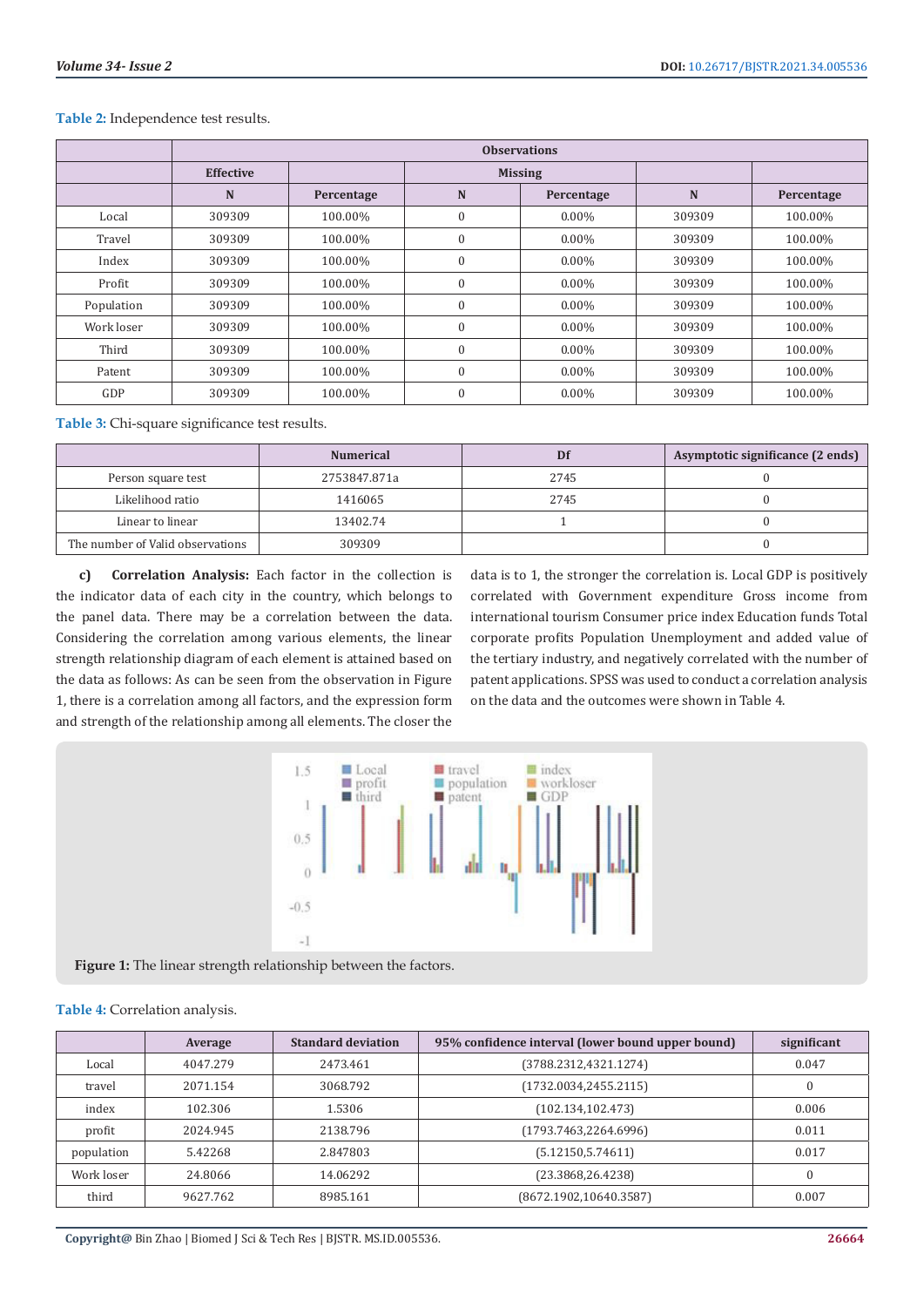Correlation coefficients can quantitatively describe the closeness of linear relationships among elements. And SPSS is used for correlation analysis to attain the correlation coefficients among the influencing factors, as shown in Table 5. According to the above correlation analysis Table 5, there is a correlation among all factors. And the positive correlation coefficient is distributed between 0.5

and 1 reflecting a strong correlation. According to the significance test of the correlation coefficient, the significance values are all less than 0.05. It indicates that the correlation coefficient has reached a high level of significance. Therefore, there is a strong correlation between various elements are influencing economic vitality.

|        | Local    | travel   | index    | profit   | Pop      | <b>Work</b> | third    | patent               |
|--------|----------|----------|----------|----------|----------|-------------|----------|----------------------|
| Local  |          | 0.602    | $-0.113$ | 0.777    | $-0.155$ | 0.57        | 0.921    | 0.911                |
| travel | 0.602    |          | $-0.022$ | 0.592    | $-0.034$ | 0.217       | 0.709    | 0.656                |
| index  | $-0.113$ | $-0.02$  |          | 0.011    | 0.034    | $-0.057$    | $-0.092$ | $-0.073$             |
| profit | 0.777    | 0.592    | 0.011    |          | $-0.145$ | 0.589       | 0.875    | 0.935                |
| pop    | $-0.155$ | $-0.034$ | 0.034    | $-0.145$ |          | $-0.478$    | $-0.153$ | $-0.16$              |
| Work   | 0.57     | 0.217    | $-0.057$ | 0.589    | $-0.478$ |             | 0.515    | 0.625                |
| third  | 0.921    | 0.709    | $-0.092$ | 0.875    | $-0.153$ | 0.515       |          | 0.972                |
| GDP    | 0.911    | 0.656    | $-0.073$ | 0.935    | $-0.16$  | 0.625       | 0.972    | $\blacktriangleleft$ |
| patent | 0.399    | 0.656    | $-0.034$ | 0.662    | $-0.108$ | 0.39        | 0.566    | 0.608                |

**Table 5:** Correlation coefficient result.

**Establishment of Model:** This section is based on the panel data of various factors collected from 31 provinces and cities in China from 2009 to 2020. Considering the influence of multiple factors on economic vitality, various methods can be used, such as multiple linear regression and panel data model. Here, a rough comparison is made before further model establishment. Compare the panel data model with the multiple linear regression model, as shown in Table 6. Based on the data and problem in this question, the panel data model is a better choice. The panel data model includes both the cross-section and the time dimension. Here, the elements affecting economic vigor are taken as the cross-section. And the year is taken as the time dimension. Where, *i* (*i*=1…8) represents the following linear model set for the year:

$$
y_{it} = \alpha_t + \lambda_t \beta \chi_{it} + \delta_{it}
$$

**Table 6:** Model comparison.

|                                   | <b>Multiple linear</b><br>regression                   | Panel data model           |
|-----------------------------------|--------------------------------------------------------|----------------------------|
| Independent variable<br>Selection | Independent variables<br>must be mutually<br>exclusive | No special<br>requirements |
| Observations                      | Less description                                       | More description           |
| Analysis of the<br>dimension      | One-dimensional                                        | Two-dimensional            |
| Predictive accuracy               | Accurately                                             | Relatively accurate        |
| Information contained             | Less                                                   | More                       |
| Controllability                   | No                                                     | <b>Yes</b>                 |

The panel data model can be further divided into fixed effect model and random effect model.

#### **a. Fixed Effect Model**

The individual affect is regarded as a stable factor that does not change with time, then equation one can be expressed as a vector.

$$
y_{it} = \alpha_t A_{\rm T} + \lambda_t \beta \chi_{it} + \delta_{it}
$$

In the formula, *AT* is a column direction where all elements are 1, and the others have the same meaning as the original model.

### **b. Random Effect Model**

The individual affect  $\Box i$  is regarded as a random factor that changes with time. By using the random effect model, the long-term elements and short-term elements in the variance can be separated. The setting of the model is as follows:

$$
y_{it} = \alpha_{it} + \lambda_t + \beta \chi_{it} + \delta_{it}
$$

# **c. Model Determination Based on Hausman Test**

Because the missing related variables are not excluded, there will be dependent. Variable- local GDP will change with the same period correlation of random interference items. And the constraint conditions of exogenous variables are not satisfied so that the OLS estimator is biased and different. OLS is used to test the fixed-effect model. And GLS is used to test the random effect model. According to the reference [13], the difference between the random effect model and the fixed effect model is that it is difficult to try to make a high degree of distinction on the description of individuals. The stable affect will cost more degrees of freedom, while the random affect is more universal. The proposed the Hausman test can be used to distinguish them to some extent (Figure 2). Advanced random effect model test, test results are stored; Then the stable effect test is carried out on the model and the outcomes are saved at the same time. Finally, the Hausman test is performed on the outcome to obtain the final model. The method to verify that both models are satisfied is established in turn.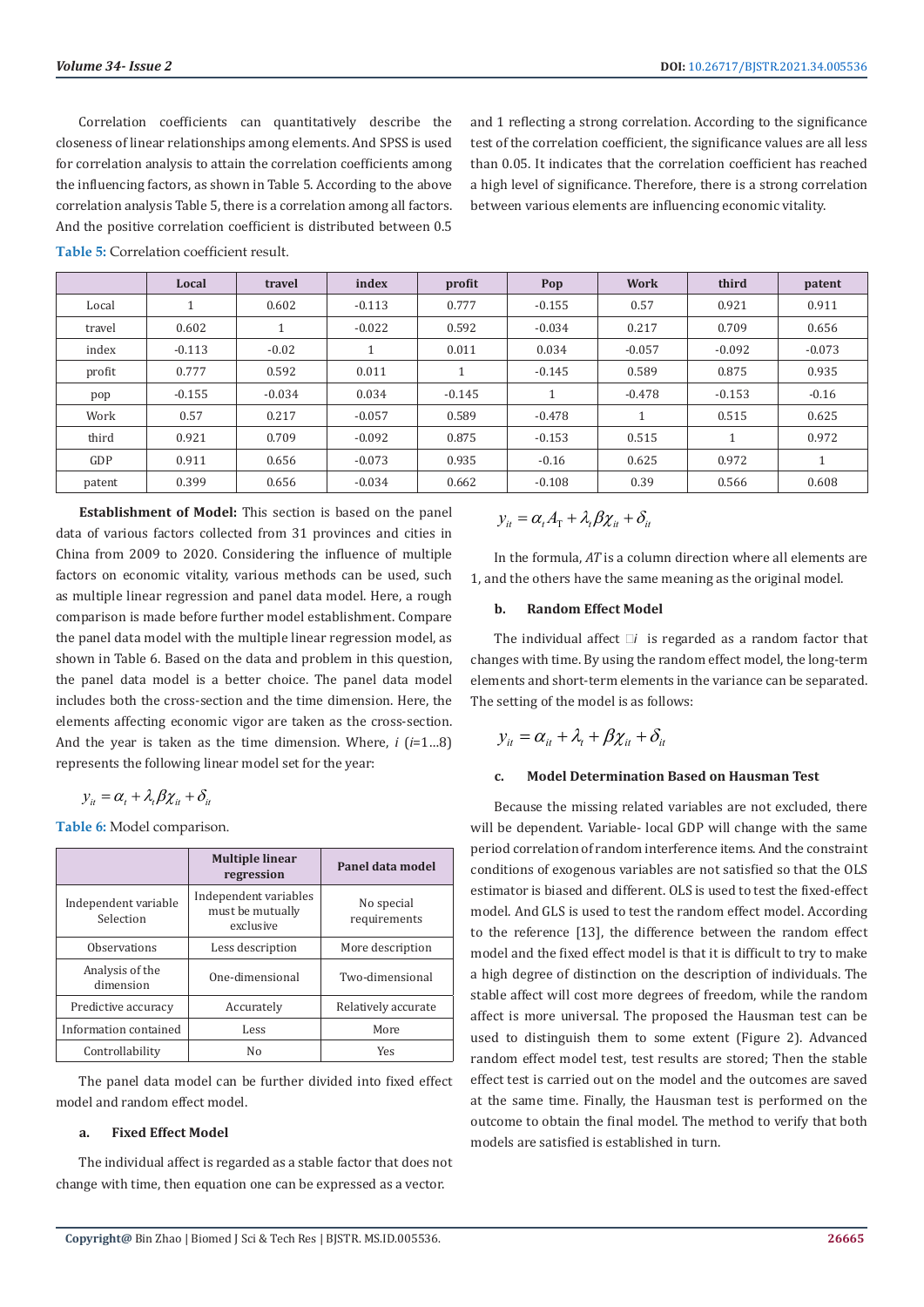

**Figure 2:** Inspection process.

It can be seen from the output that the parameter estimation variance of random and fixed- effect models under this test is a positive definite matrix, which satisfies the test conditions. Under the 95% confidence interval, the *P*-value is much less than 0.05. Therefore, the fixed- effect model should be opted as the explanation model for the influence of economic vitality, while the random effect model should be opted instead.

**Model solving Process:** In this section, stability analysis is conducted on the existing panel data, fixed-effect test and random effect test are executed on the whole data based on the panel mathematical model, and Hausman test is used to define the applicable model for the panel data. Finally, the analysis outcomes are attained based on the panel regression model.

**A. Data stability and reliability analysis:** The data of this paper comes from China National Statistical Yearbook, which

includes the local government's financial expenditure, the total income of local international tourism, consumer price index, total profits of enterprises, population, unemployment, tertiary industry, total patents, and local GDP. The inconsistency of the order of magnitude of each part will cause trouble to the model fitting. According to the statistical yearbook, the city is divided into 1-31. The distribution of various data is shown in Figure 3. Take Figure 3 for example, standardize it first. Assume that the original data is *xm*, after standardization is Xm, and Xni

$$
\frac{\chi_{ni}}{MAX(Y) - MIN(Y)}
$$

After attaining standardized data, it is shown as follows. It can be seen from the observation Figure 4 that after the standardization, the feature expression is clearer, which is conducive to the next model inspection work.



**Figure 3:** Data distribution of influencing factors in each city.



**Figure 4:** Standardized data distribution.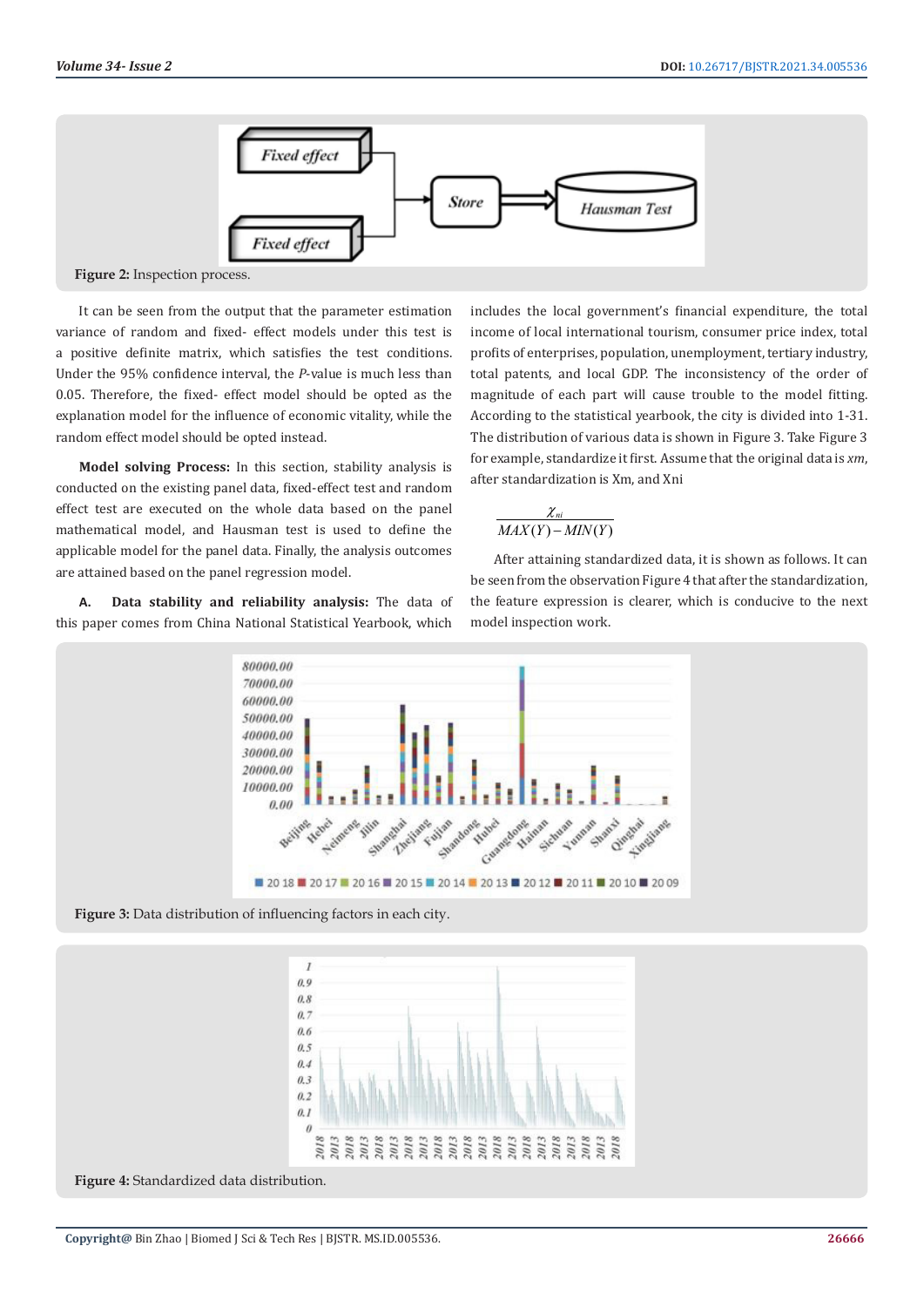**B. Fixed Effect Test Based on OLS:** Panel data has the characteristics of separating long-term variables and short-term variables, while the fixed-effect model focuses on the relationship between variables within the group, it is necessary to test the fixed effect model. The estimation method is OLS estimation, two assumptions of the fixed-effect model are made.

**Hypothesis 1:**  $E[\delta \chi_i a_i] = 0$ 

**Hypothesis 2:**  $Var[\delta_i \chi_i, a_i] = \sigma^2 I$ 

Theξ in Hypothesis one is the independent variable interference term.

Hypothesis 1: Assume that the does not affect the observed value, unobserved value, and post observed value.

Hypothesis 2: The general test of homogeneity. Ensure that the model satisfies the blue estimate of OLS. And organize data into long data types.

The year (2009-2020) is the cross-section marker, the province (1-31) is the research individual. And each type of independent variable is the influencing factor. The solution is based on Stata software, and the outcomes are shown in Table 7. Among them, the F value is very close to 0, indicating that the fixed effect is very significant in this case. Among the seven independent variables, the consumer index and unemployment rate are not significant within the 95% confidence interval. Local government expenditure, total tourism income, total profits of enterprises, resident population, and tertiary industry income have statistical significance. The statistics are shown in Table 8. Among them, the third industry has the most significant impact on GDP, and the consumer the index has the least influences on GDP. We can know that all the opted indicators have positive significance for GDP growth within the statistical range. It shows that this test has adopted hypothesis one and hypothesis two for panel data. And both are true.

**Table 7:** Fixed effect test model.

| <b>Variables</b> | <b>GDP</b> | P> t  [95% Conf. Interval] |
|------------------|------------|----------------------------|
| Local            | 0.077664   | $\Omega$                   |
| travel           | 0.048122   | 0.007                      |
| index            | 0.010404   | 0.116                      |
| profit           | 0.10857    | 0.001                      |
| population       | 0.008403   | 0.011                      |
| work loser       | 0.021572   | 0.083                      |
| third            | 0.726458   | $\theta$                   |
| sigma_u          | 0.036222   | $F = 0$                    |
| rho              | 0.918129   | $F(30,272) = 29.86$        |
| sigma_e          | 0.010817   | $Prob > F = 0.0000$        |

**Table 8:** Indicators passing the fixed effect test.

| <b>Variables</b> | <b>GDP</b> |
|------------------|------------|
| Local            | 0.077664   |
| travel           | 0.048122   |
| profit           | 0.10857    |
| population       | 0.008403   |
| third            | 0.726458   |

#### **C. Random Effect Model Test Based on GLS Estimation**

The number of indexes (*N*) is 10 and the period (*T*) is ten years. In this case, it is also possible to meet the random effect model; the further test of the random effect model is needed.

**Hypothesis 1:**  $E[\delta_i \chi_i a_i] = 0$ **Hypothesis 2:**  $Var[\delta_i \chi_{i,a_i}] = \sigma^2 I$ **Hypothesis 3:**  $a_i \sim \text{IID}(0, \sigma^2)$ , **Hypothesis 4:**  $Cov(a_i, \chi_{ii}) = 0$ , **Hypothesis 5:**  $u_i x_i \sim \text{IID}(0, \sigma^2 1_\tau + \sigma^2 A_a A_\tau)_\tau$ 

According to the above assumption, suppose that the distribution of each independent variable is constrained in a specific case. And the effect of each independent variable obeys the mean value of 0. The second is the description of random interference, which is not correlated with explanatory variables. The third term makes the two coefficients independent of each other. Based on the above description, the GLS estimation method can be used to obtain whether the panel data model conforms to the random effect test when the collected variables are close to the period. Organize data into long data types. The year (2009-2020) was used as the cross-section marker, the province (1-31) as the study individual, and each type of independent variable as the influencing factor. Use Stata software to solve the problem and get the outcomes, as shown in Table 9.

**Table 9:** Test results of random effect mode.

| <b>Variables</b> | <b>GDP</b> | P> t  [95% Conf. Interval] |
|------------------|------------|----------------------------|
| Local            | 0.077726   | 0                          |
| travel           | 0.0326     | 0.051                      |
| index            | 0.006281   | 0.123                      |
| profit           | 0.145309   | $\Omega$                   |
| population       | 0.009216   | 0.332                      |
| workloser        | 0.064234   | $\Omega$                   |
| third            | 0.719872   | $\Omega$                   |
| sigma_u          | 0.036222   | $F = 0$ .                  |
| rho              | 0.918129   | $F(30,272)=29.8$           |
| sigma e          | 0.010817   | $Prob > F = 0.0000$        |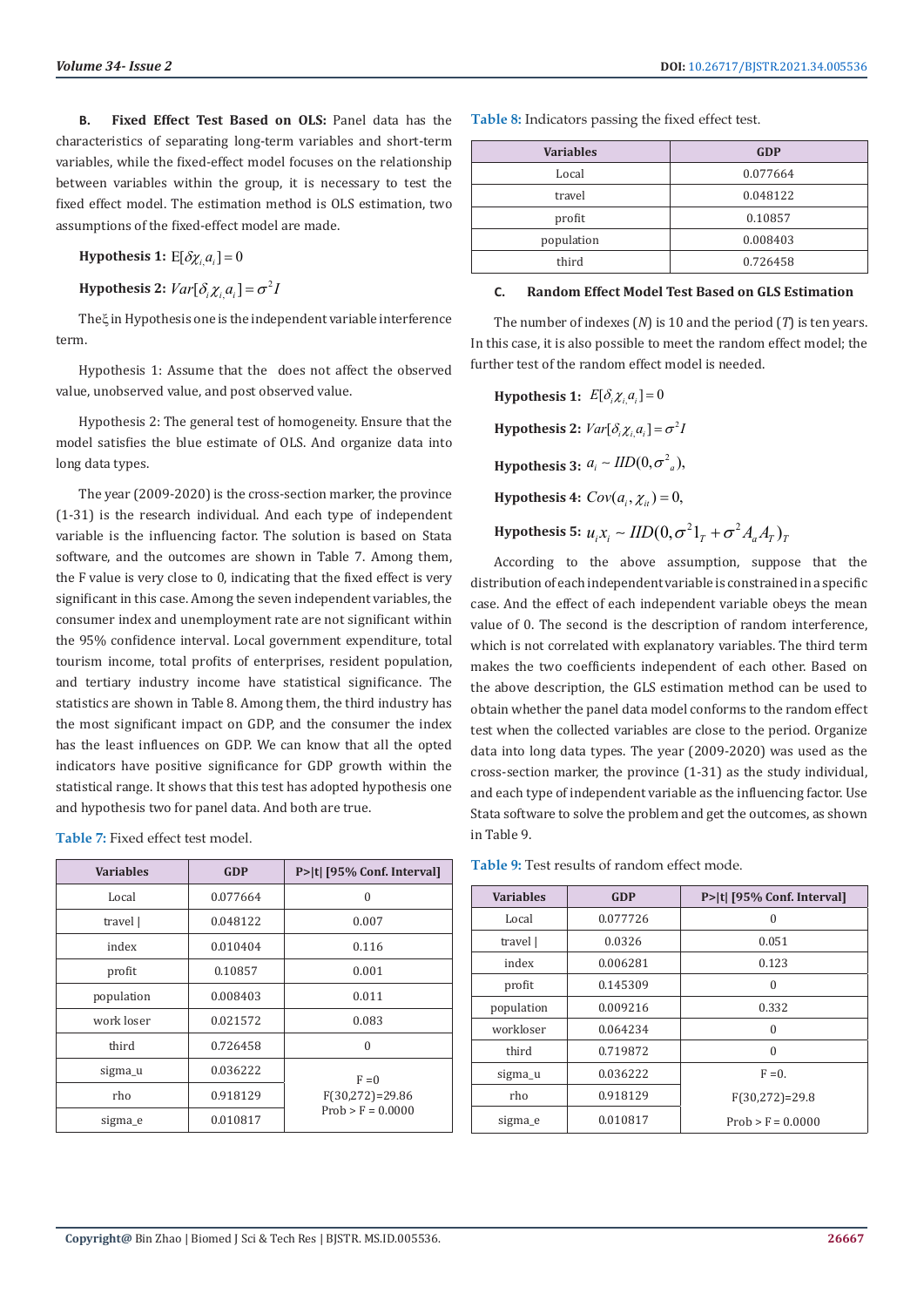In 95% confidence interval, *P* value is 0 five hypotheses are passed in this case. This case is suitable for the random effect model (Table 10). The third industry has the most significant impact on GDP, and the resident population has the least influence on GDP. We can know that all the selected indicators have positive significance for GDP growth within the statistical range. At the same time, it shows that the test has passed all the hypotheses of panel data and satisfies the random effect (Figure 5). The number of indexes (*N*) selected in this paper is 10 and the time span (*T*) is 10 years. In this case, both the fixed effect model and the random effect model are satisfied, and the further model test is needed. At this time, the Hausman test should be taken.



**Figure 5:** When both tests pass.

**Table 10:** Indicators passing the random effect test.

| <b>Variables</b> | <b>GDP</b> |
|------------------|------------|
| Local            | 0.077664   |
| population       | 0.008403   |
| profit           | 0.145309   |
| workloser        | 0.064234   |
| third            | 0.719872   |

**D. Model Determination Based on Hausman Test:**  According to the reference [13], the difference between the random effect model and the fixed effect model is that it is very difficult to distinguish them to a high degree in the description of individuals. The stable effect will consume a large degree of freedom. At meanwhile, the random affect is more universal on this basis. The proposed Hausman test can be used to distinguish them to some extent. The test of the advanced random effect model will store the test results, then test the fixed effect of the model and save the outcome. The Hausman test is used to get the final model. Then the method to test the two models simultaneously is built (Table 11). It is known from the output that the variance of parameter estimation of random and fixed effect models under this test is a positive definite matrix, which satisfies the test conditions. Under 95% confidence interval, *P*-value is far less than 0.05. Therefore, we should choose the fixed- effect model as the explanation model of economic vitality.

**Table 11:** Hausman test results.

| <b>Variables</b> | Value  |
|------------------|--------|
| Chi2(7)          | 382.02 |
| Prob             |        |

**E. Analysis of Model Test Results:** Using the Hausman test, the fixed-effect model is determined as the interpretation model of economic vigor, and the outcomes are shown in Table 12. Among them, the factors that have a positive influence on economic vitality (GDP) are the local government financial expenditure, the total annual revenue of local tourism, the total annual profit of local enterprises, the local permanent population, and the GDP of the tertiary industry. According to Figure 6, based on the fixed-effect model, it can be concluded that the tertiary industry has the largest influence on the estimated vitality. It followed by the annual income of enterprises (enterprise vigor), the input expenditure of local government (policy bias), the total income of local tourism, and finally the permanent population. Among them, the influence of the tertiary industry on economic vigor is more than seven times that of enterprises. It indicates that the third vigor can occupy most of the effect among the factors influencing it.

| <b>Variables</b> | <b>GDP</b> |
|------------------|------------|
| Local            | 0.077664   |
| Travel           | 0.048122   |
| Profit           | 0.10857    |
| Population       | 0.008403   |
| Third            | 0.726458   |

**Table 12:** Test results of the fixed-effect model.

**F. Activation Scheme Proposed Based on the Fixed-Effect Model:** According to the fixed-effect model shown in Figure 4, the explanation degree of each factor to economic vitality has been given. And the following Suggestions are given according to the influence degree.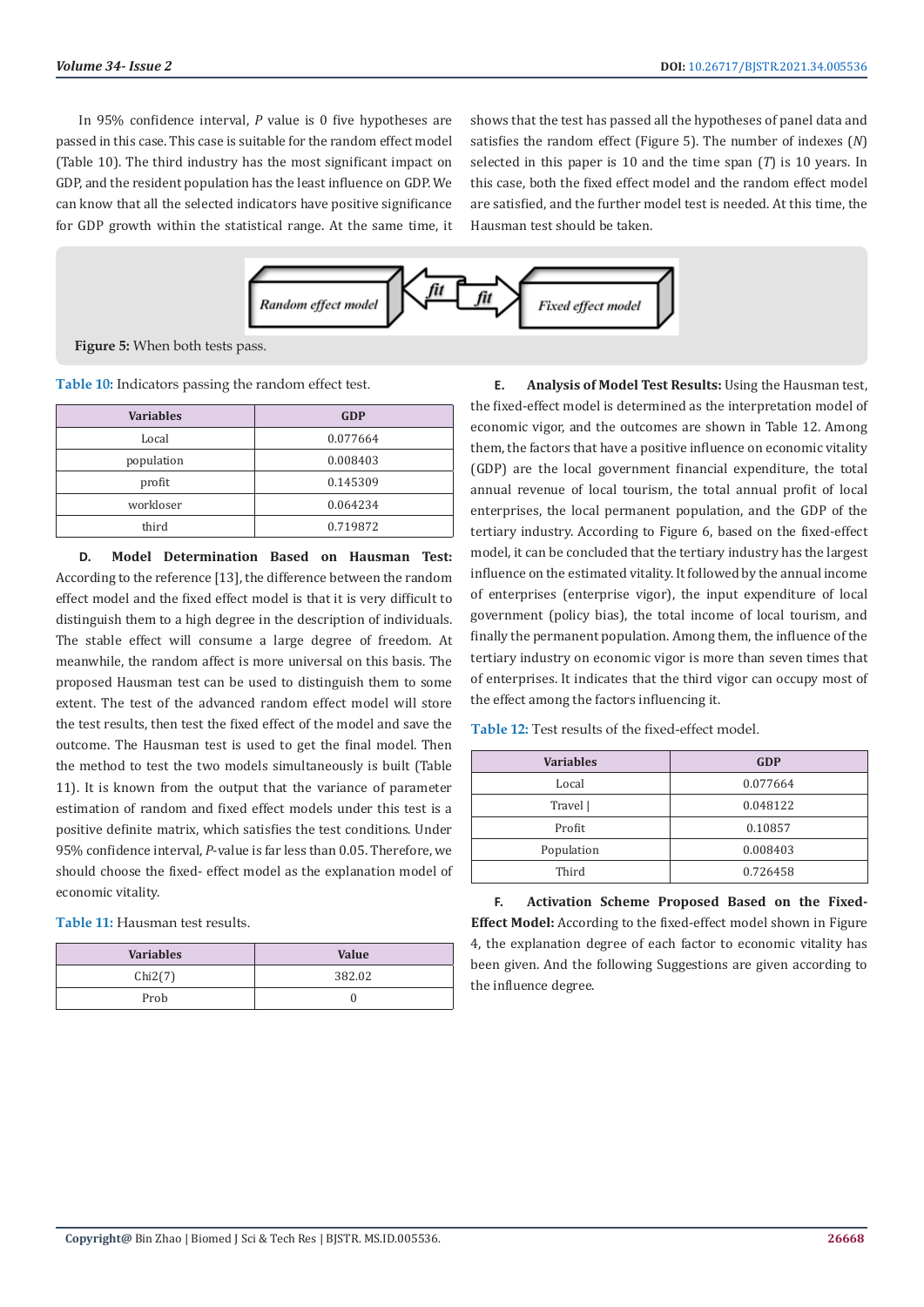

**i.** To increase the proportion of the tertiary industry in the overall economy, the tertiary industry plays an important role in the influencing factors. So, it is necessary to strengthen the overall proportion of the tertiary industry in the current stage of social construction. Raising the economic proportion of the tertiary industry will promote the improvement of economic vitality.

**ii.** In the process of development, the region should combine its resource endowment and industrial foundation to find the optimal ratio of enterprise structure. And it will complete the adjustment of enterprise structure as soon as possible and develop appropriate leading industries to promote economic growth. It will be conducive to a steady increase in economic vitality.

**iii.** Local government expenditure has an impact on economic vitality. The government needs to be tightly managed to make its spending transparent. We will increase government support for enterprises.

**iv.** Entrepreneurship is encouraged. The government takes the lead in encouraging entrepreneurship and social practices are carried out to transform enterprises.

According to the influence of individual factors on economic vitality attained from the fixed model, the influence law of elements is summarized, among which policy adjustment (government expenditure) and enterprise vigor (total annual profit of enterprises) have a positive influence on economic power, and the implementation of policies in this respect should also be intensified.

# **G. The Influence of Changing Trends of Population and Enterprise Vigor on Economic Vitality**

Seven variables were opted, GDP was taken as the expression of economic vitality, and the fixed-effect model in the panel data model was used to draw the following conclusions: The growth rate of the permanent resident population has a positive impact on economic vitality. The increase of permanent resident population will increase economic vigor in a small extent. If the population grows too fast, it will increase the rate of job competition and lead to the rise of unemployment, which will hurt economic vitality. However, the growth decline of enterprise vigor directly affects economic power and presents a positive correlation change.

# **The Establishment of the VAR-VCE Dynamic Volatility Model**

Based on the panel data, this section intercepts the local government expenditure of Beijing as a representation of economic policy and establishes a vector autoregressive model (VAR). Taking economic vitality as the research object, the stability of each factor is verified. Based on vector error correction model (VEC), the lag order and influence function response chart are given to describe the long-term and short-term influence of policy implementation on it.

**Data Preparation:** Based on the cross-section data of Beijing in the panel data of the whole country, this section conducts relevant test and Analysis on the data. Finally obtains five significant factors that have an influence on the economic vitality: local per capita GDP, local government expenditure, local tourism gross income, local people's living consumption index, and local resident population. Among them, five kinds of data of Beijing, local per capita GDP, local government expenditure, local tourism gross income, local people's living consumption index, and local resident population is given in Figure 7 after standardization. It can be seen from Figure 7 that the local government expenditure has an increase in each year, basically showing a linear growth. There is no significant change in the local tourism income, which is relatively stable compared with other indicators. It indicates that Beijing, as the capital of the country, is very successful in the construction of tourism culture. The resident population gradually declined after reaching the peak from 2012 to 2013, which indicates that Beijing's population has changed largely, and its GDP has grown steadily. It is not obvious that GDP is affected by the fluctuation of alien factors. To understand the dynamic influence of various elements on GDP, we need to carry out vector autoregression for this group of data.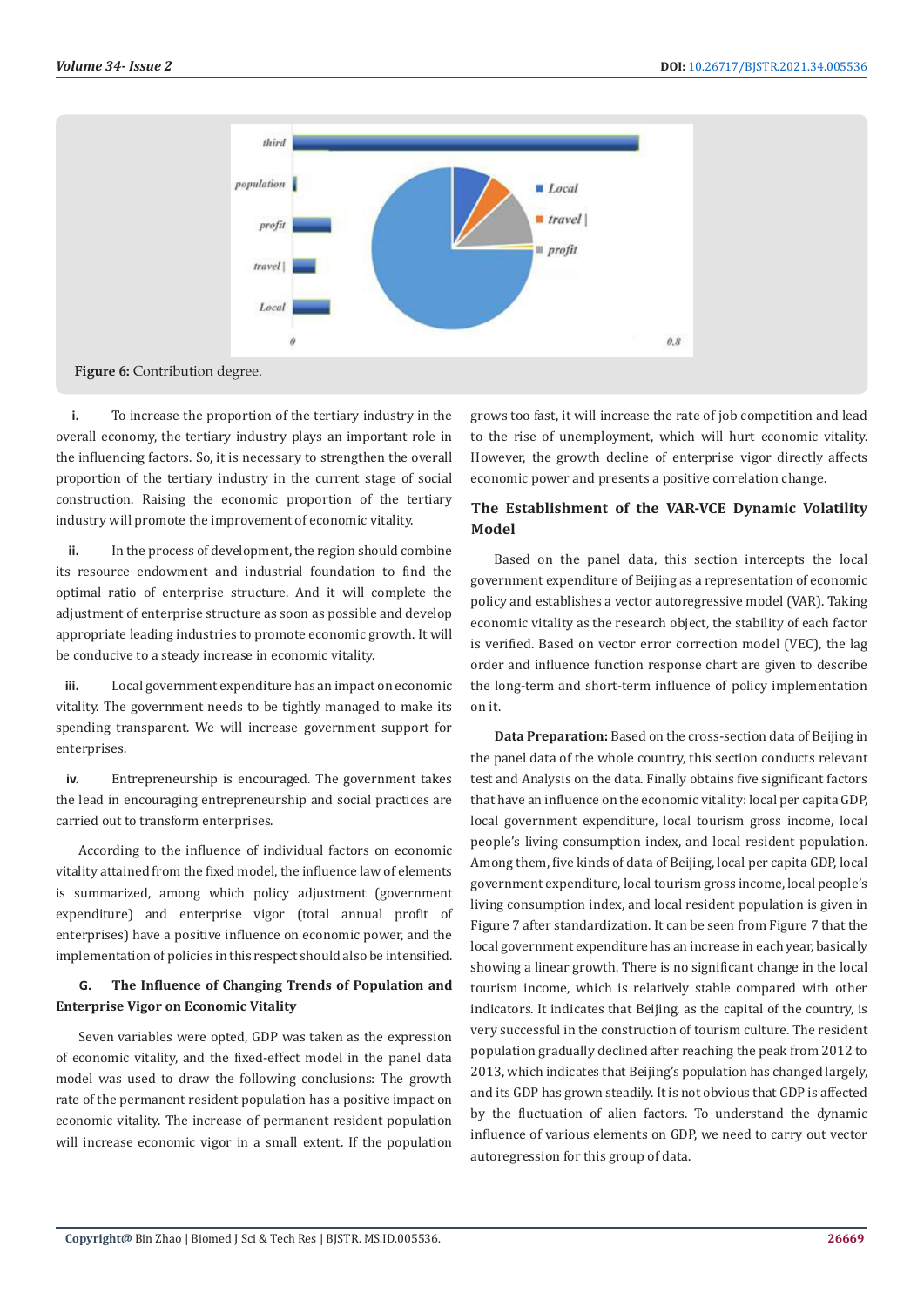



**The Establishment of Vector Autoregression (VAR) Model:**  Based on the statistical properties, a function containing the lag value of exogenous and endogenous variables are established to construct the model, which illustrates the influence of the dynamic changes of variables on the dependent variables. VAR model is essentially a model of multi equation class. Based on the moving changes of multiple variables, the interaction between alien variables is investigated. Any endogenous variable in the equation system is constructed to express the lag term of any variable. Its general expression is

$$
Y_{t} = A_{1}Y_{t-1} + A_{2}Y_{t-2} + \cdots + A_{p}Y_{t-p} + B_{0}X_{t} + \cdots + B_{r}X_{t-r} + \cdots + B_{r}X_{t-r} + \delta
$$

Where  $Y_t$  is the endogenous variable vector of  $K$  dimension,

 $Y_{t_i}$  ( $_i$ =1,2,...,*p*) is the vector of endogenous lag variable,  $X_{t_i}$  is the d-dimensional exogenous variable vector or lags exogenous vector. P and R are the lag orders of endogenous and exogenous variables, respectively. *A<sub>i</sub>* is a k-order coefficient; *B<sub>i</sub>* is a k-row-d-column coefficient matrix, these matrices need to be estimated by specific methods. The last term is a vector composed of k- dimension random error terms. According to the solution of the following figure, we can get the estimation coefficient (Figure 8). Firstly, the lag order of the AVR model is determined according to the AIC information criterion and SC criterion when the minimum value is taken. Then the lag order is substituted into the meta model, and the coefficient of the AVR model can be obtained by the OLS estimation.





**The Establishment of the VEC:** When multiple time series are unstable, the Johansen method is used to test whether there is a cointegration relationship. If there is co integration relationship, the VEC model can be established to analyze the dynamic relationship of its multi pass model.

$$
\Delta Y_t = \alpha ECM_{t-1} + \sum_{i=1}^{p-1} \Gamma_i \Delta Y_{t-1} + \delta
$$

In the formula, *ECMt-1* is the error correction term. Compared with the AVR model. The error correction term is an important feature to distinguish the two. The error correction term reflects the long-term equilibrium relationship of each variable, and the deviation of long-term equilibrium can be corrected by quick shortterm adjustment. Before building the VEC model, the Johansen test is needed to define the stability and reliability of the model.

**Model Summary:** To determine the regression type of a group of vectors, we need to conduct multiple tests. Finally, we can define whether the model has a correction term. Next, we summarize the model to construct a complete the VAR-VEC model.

**Solution of the Model:** In this section, we first judge the stability of time series and then do the ADF test on vector series to decide its stability. Then, the first order and second-order's difference are used to judge its stability. The cointegration test of the original data is carried out. And the satisfied model type is attained. Finally, the stability of the model is judged. And the moving influence of policy implementation on economic vitality is obtained.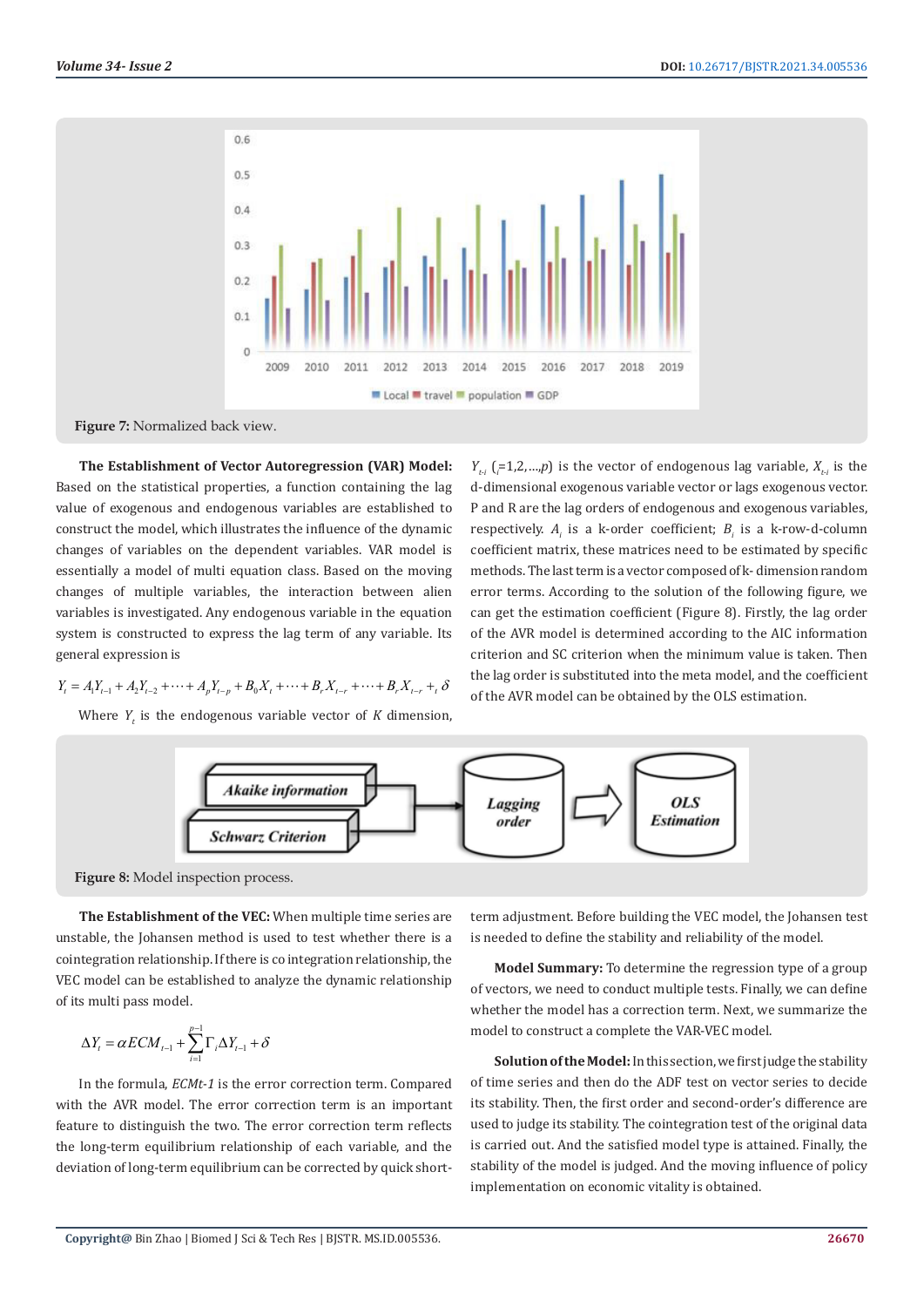**1) The ADF Unit Root Test of Vector Sequence:** First, all the time data are tested by the ADF test, and the distinct order is 0. The lag order is 1-2, and the test results are shown in Table 13. It can be seen from Table 13 that under the time test of order 0 raw data, the t-values of six kinds of t-tests are greater than the comparison data under the confidence interval of 95%, shows that the time series of this group of data does not pass the ADF test of the original data, and the further differential test is needed. Carry out difference differentiation on the original data and continue the ADF test on the data after difference. And the outcomes are shown in Table 14. It can be seen from Table 14 that under the ADF time series test, the T value of population t test in six species is less than the comparison data under the confidence interval of 95%. Among the six kinds of data, only the population has passed the first-order difference test. The first-order difference of this group of data is not zero. So, a further difference test is needed.

|                    | <b>T</b> -Statistic | P      | <b>State</b> |
|--------------------|---------------------|--------|--------------|
| lnGDP              | $-1.679$            | 0.088  | Uneven       |
| lnLocal            | $-2.507$            | 0.012  | Uneven       |
| <i>Intravel</i>    | 0.107               | 0.745  | Uneven       |
| <i>Inindex</i>     | $-0.058$            | 0.6614 | Uneven       |
| Inpopulation       | $-0.858$            | 0.342  | Uneven       |
| <i>Inworkloser</i> | $-0.402$            | 0.537  | Uneven       |

**Table 13:** zero-order difference ADF unit root test results.

|                    | <b>T</b> -Statistic | P     | <b>State</b> |
|--------------------|---------------------|-------|--------------|
| lnGDP              | $-1.911$            | 0.325 | Uneven       |
| lnLocal            | $-2.911$            | 0.049 | Uneven       |
| <i>Intravel</i>    | $-1.871$            | 0.345 | Uneven       |
| <i>Inindex</i>     | $-1.785$            | 0.359 | Uneven       |
| Inpopulation       | $-4.444$            | 0.004 | Even         |
| <i>Inworkloser</i> | $-1.608$            | 0.475 | Uneven       |

**Table 15:** ADF test results after first-order difference.

**Table 14:** ADF test results after first-order difference.

|                       | <b>T-Statistic</b> | P        | <b>State</b> |
|-----------------------|--------------------|----------|--------------|
| lnGDP                 | $-11.634$          |          | Even         |
| <i>InLocal</i>        | $-9.1682$          |          | Even         |
| <i>Intravel</i>       | $-11.72$           | $\theta$ | Even         |
| <i><u>Inindex</u></i> | $-11.937$          | 0        | Even         |
| Inpopulation          | $-5.342$           |          | Even         |
| <i>Inworkloser</i>    | $-11.918$          |          | Even         |

Carry out the second-order difference differentiation on original data and continue the ADF test on the data after the difference and the outcomes are shown in Table 15. It can be seen from Table 15 that all the data after the second-order difference have passed the ADF test this group of data is zero in the second order, and then

the inter group cointegration test is carried out. Figure 9 shows the visual information of three points of each variable under three tests. The confidence intervals of the middle three levels are 1%, 5%, and 10% respectively. After the first-order difference, the only population passed the test. After the second-order difference, all the data pass the test. And the group of data is the second-order zero integer data.



**2) Johansen co Integration Test of Variables:** According to the ADF test, the original variable is a second-order zero integer sequence; that is to say, the original variable is an unstable sequence. First, the Johansen co integration test is carried out to find out whether there is a co integration relationship between its combinations. The test method is to calculate the trace statistics trace and the maximum eigenvalue Max eige value. Using the cyclic statistical hypothesis, the existence of a cointegration logarithm is assumed. Table 16 shows the Johansen co integration test results. From the trace statistics trace in Table 16, it is assumed that none is the sequence without cointegration.

**Table 16:** Cointegration test results.

| <b>Hypothesized</b><br>No. of $CE(s)$ | <b>Trace Statistic</b> | 0.05 Critical<br>Value | $Prob.**$ |
|---------------------------------------|------------------------|------------------------|-----------|
| None <sup>*</sup>                     | 255.6213               | 95.75366               |           |
| At most $1*$                          | 161.7542               | 69.81889               |           |
| At most $2 *$                         | 100.2905               | 47.85613               |           |
| At most 3 *                           | 41.5861                | 29.79707               | 0.0014    |
| At most 4                             | 7.115546               | 15.49471               | 0.5642    |
| At most 5                             | 0.998791               | 3.841466               | 0.3176    |

Under this assumption, the trajectory value is 255.6213, which is greater than the critical value of 95.7537. If the original hypothesis is rejected, there is at least one cointegration relationship. In the case of 5% confidence level, the original assumption is that there are at least four sets of cointegration relationship. Its trajectory value is less than the critical value. And the determination of the fourth set of cointegration relationship is rejected by the assumption. There are at least three cointegration relations in the linear combination of time series with surface instability.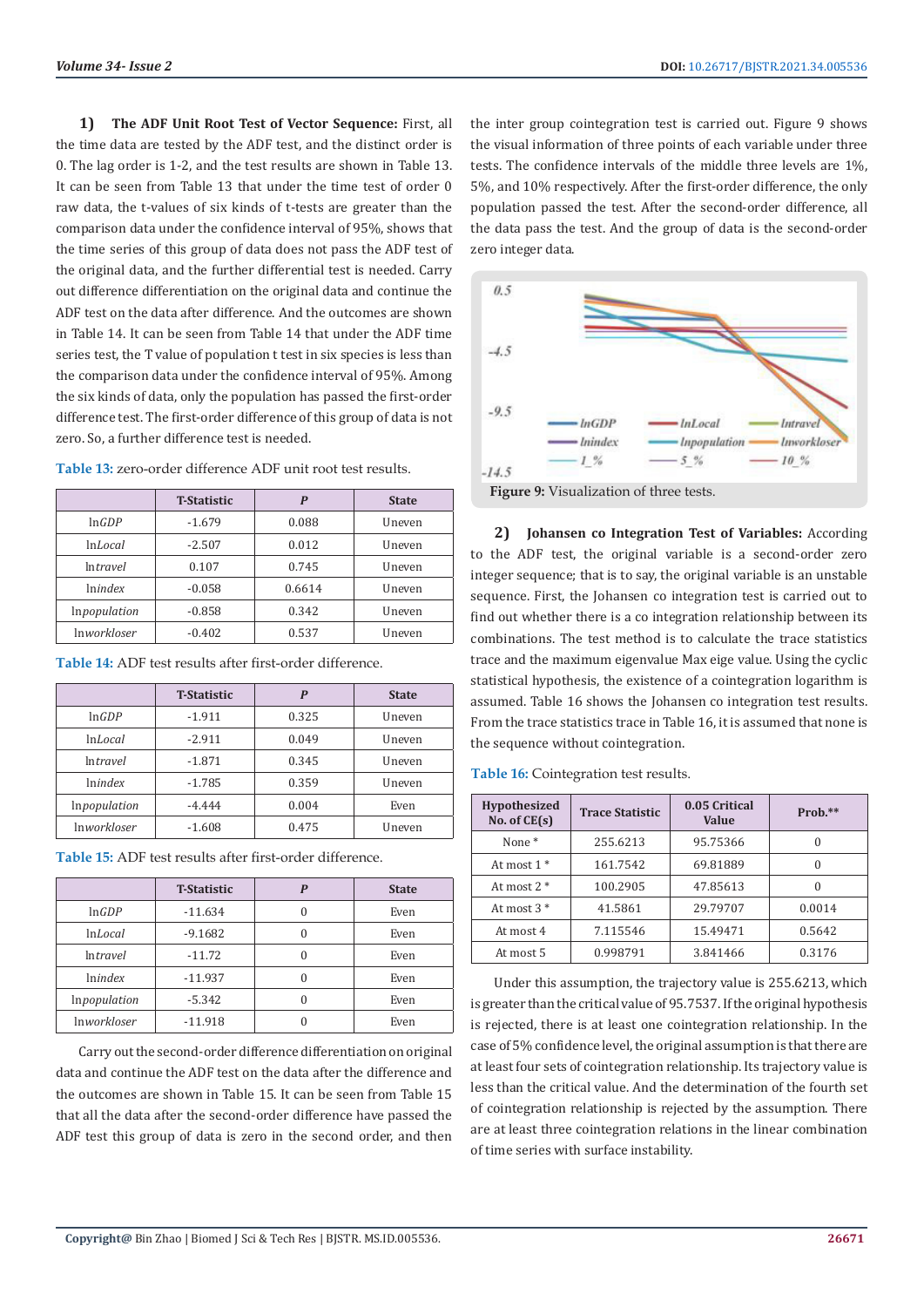**Establishment and Solution of VEC Model:** When the original data series are non-stationary time series and Johansen cointegration test shows that there are at least three cointegration relationships in the series. To build a proper VEC model, it is necessary to determine the optimal lag order of the model. The stability of the model is explained by the AR root graph and Roland causality analysis. Finally, the impulse response chart is given, and the long-term and short-term effects of policy implementation on economic vitality is dissected.

**1) Determination of Lag Period Based on AIS-SC Minimization Criterion:** When the model is not integrated and stable, multiple VAR models with different lag periods can be established first. According to the relationship of multiple research variables, the values of each AIC and SC can be recorded and compared. The optimal lag period of the model can be selected according to the theory of reaching the minimum simultaneously. The outcomes in Table 17 are calculated by Eviews software (Figure

10). It can be seen from Table 17 that the AIS value decreases with the increase of VAR (N) lag period, presenting a monotonic decreasing state. The SC has a minimum at VAR (3). According to the AIS information standard and SC standard, the optimal lag time is opted as the third-order lag time.

**Table 17:** AIS-SC calculation results.

| D      | <b>AIC</b> | <b>SC</b>  |
|--------|------------|------------|
| VAR(0) | $-21.2662$ | $-21.1206$ |
| VAR(1) | $-46.448$  | $-45.4286$ |
| VAR(2) | $-48.0552$ | $-46.1619$ |
| VAR(3) | $-48.7483$ | -45.9812   |
| VAR(4) | $-48.81$   | $-44.1692$ |
| VAR(5) | $-48.9$    | $-41.3853$ |
| VAR(6) | $-49.09$   | $-38.7016$ |
| VAR(7) | $-49.1406$ | -35.8783   |
| VAR(8) | $-49.2197$ | $-31.0836$ |



**Figure 10:** Model inspection process.

**2) Determination of VEC Model Parameters:** According to the above analysis, through the cointegration test, there are at least three groups of cointegration relationships between time series. It can be used to build the EVC model. According to the AIS-SC criterion, this model is a third-order lag model. And the VAR (3) model should be established. The parameters of the model based

on the OLS estimation are shown in Table 18. Table 18 shows the cointegration formula with the maximum log-likelihood. Thus, the final cointegration equation can be written as

 $1$ ngdp = 0.731 ntravel + 0.771 ntravel -1.081 nindex

$$
+0.231 \text{npop} - 0.891 \text{nworklose} - 4.21937
$$

**Table 18:** Results of OLS estimation of VEC Model.

| lngdp | <b>Inlocal</b> | Intravel   | <b>Inindex</b> | Inpop      | <b>Inworklose</b> |
|-------|----------------|------------|----------------|------------|-------------------|
|       | $-0.7287$      | $-0.76511$ | .809693        | $-0.23384$ | 0.892205          |
|       | $-0.00682$     | $-0.08337$ | $-0.34303$     | $-0.02693$ | $-0.1565$         |

Through the cointegration relationship, we can see that the long-term equilibrium relationship between economic vitality and local government expenditure, local tourism revenue and local resident population is positive. There is a long-term negative correlation between economic vitality and residents' living index

and local unemployment rate. According to the test results (see Appendix 1), we can build the VEC model as

$$
\Delta Y_t = \alpha ECM_{t-1} + \sum_{i=1}^{p-1} \Gamma_i \Delta Y_{t-1} + \delta
$$

The specific coefficients are described as follows: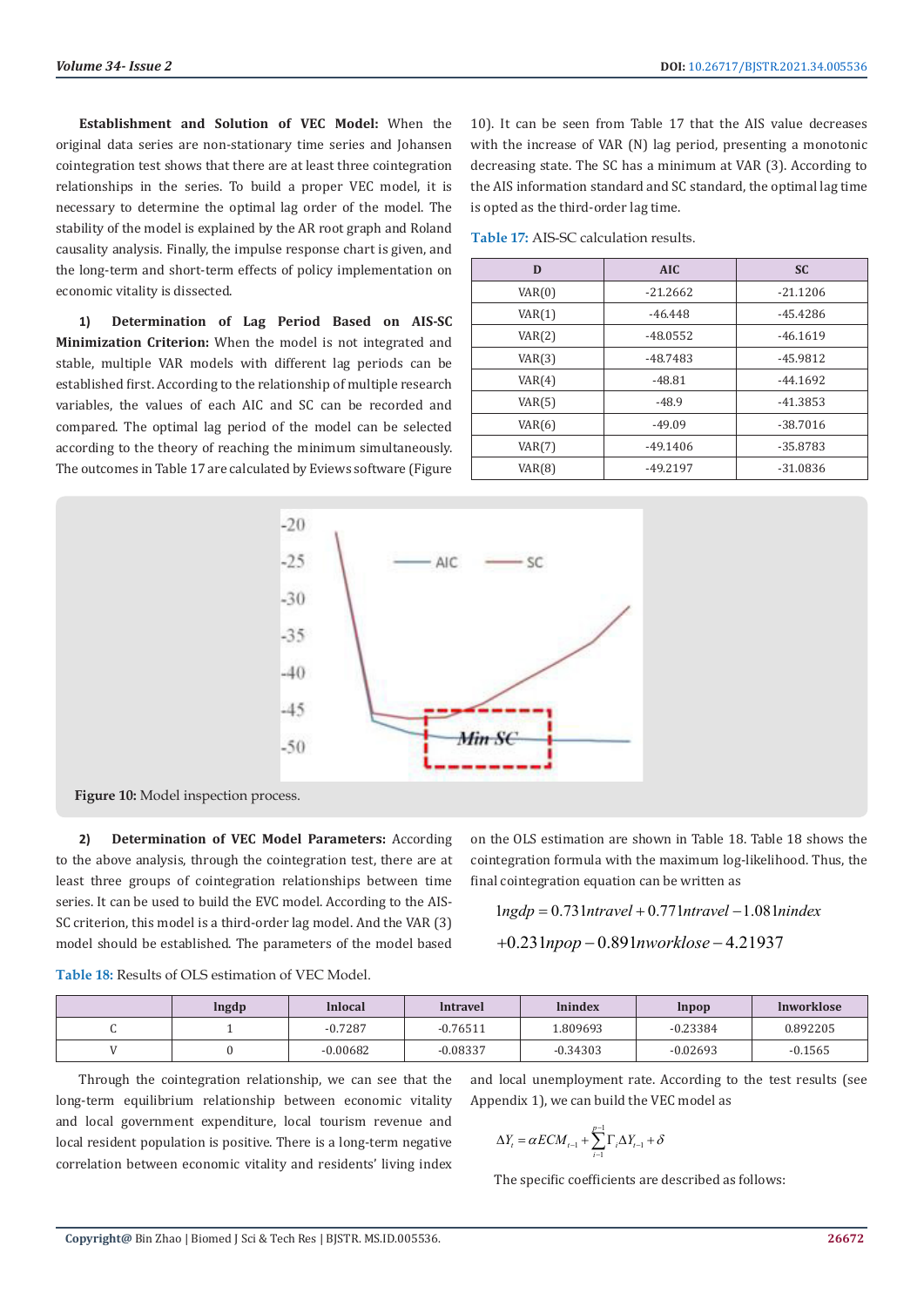$$
\Delta LY = \begin{bmatrix} 0.005 \\ 0.089 \\ 0.077 \\ -0.018 \\ 0.234 \\ 0.043 \end{bmatrix} + \begin{bmatrix} -0.459 \\ -0.061 \\ 0.130 \\ 0.125 \\ -0.052 \\ -0.052 \end{bmatrix} \Delta LY_1 + \dots + \begin{bmatrix} 0.004 \\ 0.088 \\ 0.076 \\ -0.018 \\ 0.233 \\ 0.043 \end{bmatrix} VEMC_{t-1} + \varepsilon_t
$$

In the formula

$$
LY_t = (LY1_t, LY2_t, LY3_t)'
$$

the last remainder is

*VECM*<sub>t-1</sub> − 1ngdp − 0.731ntravel − 0.771ntravel + 1.081nindex −0.231npop + 0.891nworklose + 4.21937



**3) Analysis of the VEC Model:** Before analyzing the model, we need to use the AR root graph method to test the stability of the model. According to the experimental outcomes, the impulse response of VEC model is given. And the long-term and shortterm effects of policy implementation on economic vitality are given under certain circumstances. Figure 11 is the AR root test. The absolute value of the root is less than one. All the roots are in the plane of the unit circle, and the stability test of the model is passed. The impulse function is applied to the model to observe the

long-term and short-term effects of economic policies on economic vitality. It can be seen from Figure 12 that the promotion effect of economic policies on economic vitality gradually declines after 1-3 periods. And it has increased since the third period. Because the experience of implementation after the implementation of economic policies can be applied, which has a secondary effect. After the fourth period, the promoting the effect gradually decreased. The decreasing trend was relatively slow. And the longterm positive correlation effect continued.



**Principal Component Index System Model:** To build a measurement model to measure the vitality of regional economy. Firstly, we establish a scientific, economic vitality index system as the standard of data selection. Secondly, the minimum average difference method is used to screen the data. And the index is initially extracted. Further, the element analysis the method is used to select the main influencing factors. Finally, the comprehensive score of each factor is weighted to give the ranking of urban economic vigor.

**The Construction Principle of Index System of Economic Vitality:** To select effective data to measure the economic vigor of each city, the following five theory s are given in this paper. The general process is as follows: (Figure 13).

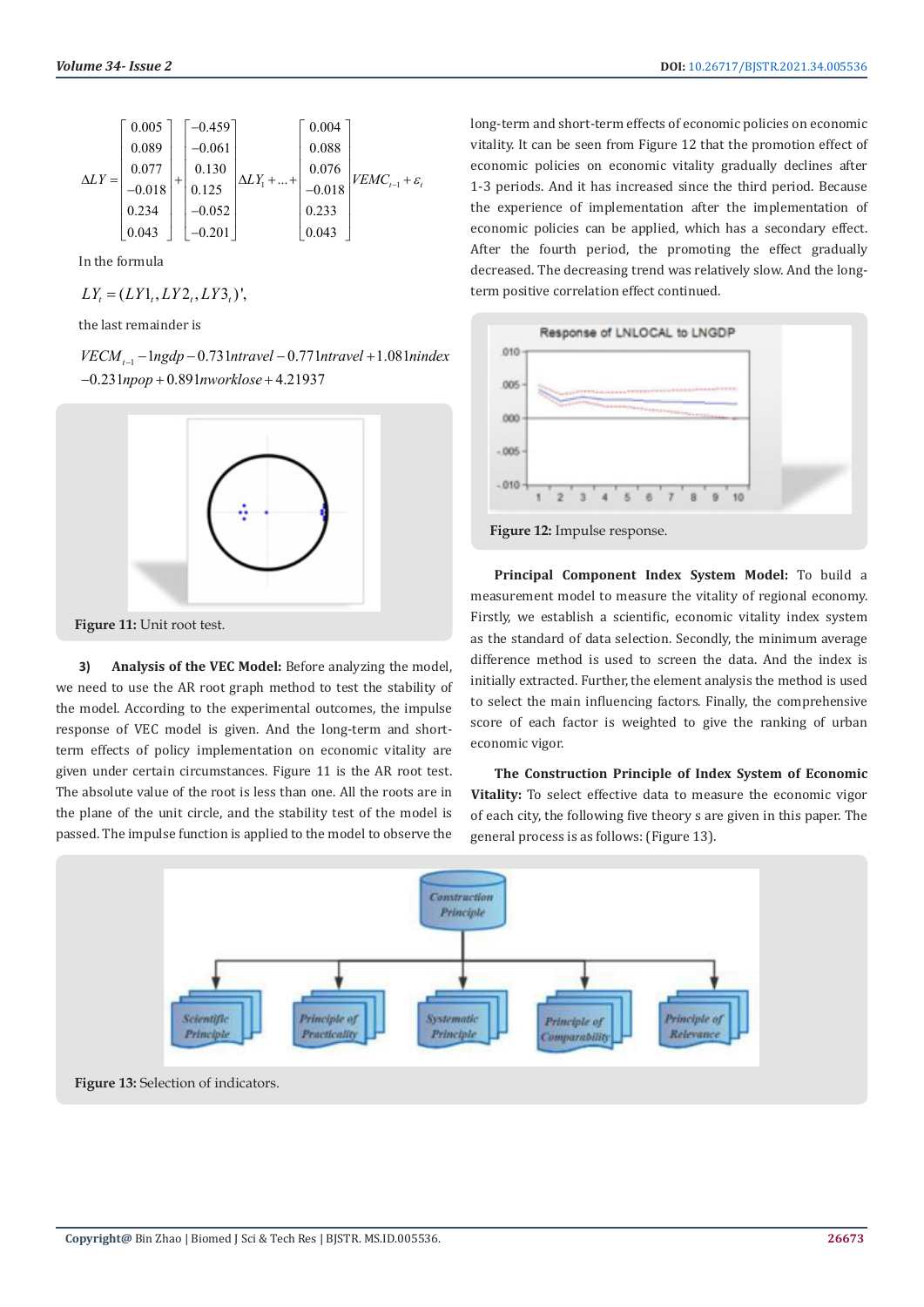- **1) Scientific Principle:** The selection of measurement indicators must be based on scientific principles and can truly and objectively reflect the influence of various factors on urban economic vitality. The scientific comprehensive index evaluation system of urban economic vigor is the basis of correct analysis and evaluation of regional economic vigor.
- **2) Principle of Practicability:** The construction of evaluation index system is mainly theoretical analysis, which will be affected by the data sources of each index in practical application. Therefore, the availability and reliability of data sources should be ensured in reselecting indicators.
- **3) Systematic Principle:** There should be a certain logical relationship between indicators, which should not only report economic vitality from different aspects.
- **4) Principle of Comparability:** The data of each city should conform to comparability, so the data of each city can be compared horizontally and vertically.
- **5) Principle of relevance:** The comprehensive evaluation index system of local economic vitality should be an organic combination of a series of related indexes.

**Data Filtering:** The minimum mean square deviation method is used to screen the preliminary data. The observation value is  $x_{ij}$ , where *i* is the number of evaluation objects, i.e., the number of cities, *j* is the number of evaluation indexes, there are 19 cities, each city has 14 indexes. First, the average value and mean square deviation of index *j* are calculated.

$$
\begin{cases}\n\overline{xy} = \frac{1}{n} \sum_{i=1}^{n} x_{ij}, \\
S_j = \sqrt{\frac{1}{n} \sum_{i=1}^{n} (x_{ij} - \overline{x}_j)^2}\n\end{cases}
$$

Then the minimum mean square deviation of all indexes is calculated, such as:

$$
S_{j_0} = \min\{S_j\}
$$
  

$$
1 \le j < m
$$

If the minimum mean square deviation is close to 0, then the index be eliminated and calculated in turn.

xj corresponding to Sj can. Finally, nine indexes meeting the requirements can be opted from 14 indexes, namely, local GDP, financial expenditure, the added value of the primary industry, the added value of the tertiary industry, real estate investment, number of college students, population, per capita wage and road traffic noise level.

**Factor Analysis:** Using the factor analysis method, the extracted nine indicators, including 190 sample data from 19 cities in 2009- 2020 are dimensioned down. And then the coefficient matrix is multiplied by the standardized element to calculate the score and find out the factors that have the greatest impact on economic vitality.

$$
F_i = \alpha_{i1} x_1 + \alpha_{i2} x_2 + \dots + \alpha i_p x_p , (p = 1, 2, \dots, m)
$$

Where  $F_i$  is the score of the *i* factor; *x1*, *x2*, *xp* is the standardized value of the index; the corresponding coefficient is the component score coefficient; The total element score is equal to the weighted arithmetic mean of the scores of each factor, 10 that is

$$
F = \sum_{i=1}^{iu} b_i F_i
$$

Where is the total factor score, *Fi* is the score of the first influencing element; *Bi* is the contribution of the first element, and factor contribution = variance contribution rate/total variance interpretation after the element rotation.

**Measurement of the Economic Vitality of Regional Cities:**  Before measuring the economic vigor of each city, the relationship between variables and element analysis is further verified through the variance of common factors (Table 19). The common factor variance can effectively reflect the strength of its interpretation ability. The larger the common element variance extracted between variables, the stronger the ability to be interpreted by the common factor. Most of the variable factors proposed by the extracted common element variance are explained to a higher degree than 70%. Therefore, the extraction effect is better, the information of the original data loss is less, and the data extracted is more reliable.

**Table 19:** Common factor variance extraction.

|                          | Initial | <b>Extraction</b> |
|--------------------------|---------|-------------------|
| Local GDP                |         | 0.943             |
| Financial expenditure    |         | 0.923             |
| Primary industry         | 1       | 0.73              |
| The tertiary industry    |         | 0.965             |
| Real estate investment   |         | 0.826             |
| Population size          |         | 0.908             |
| Per capita wage          |         | 0.908             |
| Road traffic noise level |         | 0.725             |

For the element, whose characteristic root is greater than 1, data analysis is carried out based on SPSS software and two factors are finally obtained, as shown in the table below, with the explanation of total variance. From Table 20, the cumulative variance contribution rate is 73.174%, indicating that the first two factors contain 73.174% of all indicator information (Figure 14). And the extracted information is large and highly representative. Therefore, element analysis is effective in extracting original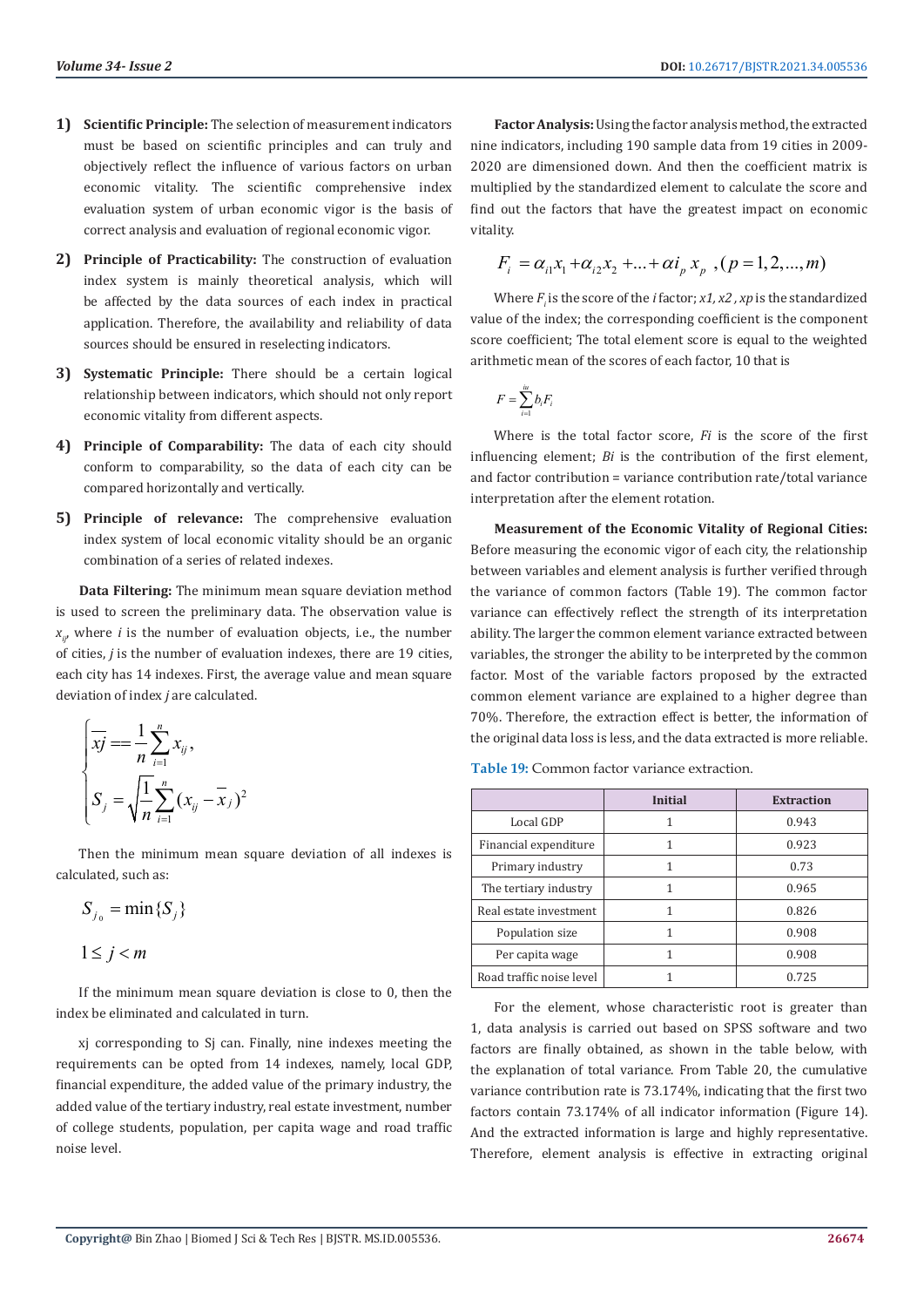variable information. From Table 20, the cumulative variance contribution rate is 73.174%, indicating that the first two factors contain 73.174% of all indicator information. And the extracted information is large and highly representative. Therefore, element analysis is effective in extracting original variable information.

**Table 20:** Total variance.

| Component | <b>Total</b> | Cumulative% | Cumulative% |
|-----------|--------------|-------------|-------------|
| 1         | 4.196        | 46.618      | 41.315      |
| 2         | 2.39         | 73.174      | 73.174      |
| 3         | 0.94         | 83.622      |             |
| 4         | 0.859        | 93.168      |             |
| 5         | 0.403        | 97.641      |             |
| 6         | 0.147        | 99.271      |             |
| 7         | 0.048        | 99.807      |             |
| 8         | 0.017        | 100         |             |
| 9         | 2.13E-16     | 100         |             |

It can also be seen from the gravel map that the information contributed by the first two factors in the overall influence elements represent that the broken line is relatively steep. And the slope of the broken line is relatively gentle after that, so it can be considered that the two factors extracted are relatively reasonable (Table 21).



#### **Table 21:** Component matrix.

| Level                  | 1     | 2        |
|------------------------|-------|----------|
| Local GDP              | 0.877 | $-0.418$ |
| Financial expenditure  | 0.837 | $-0.472$ |
| Primary industry       | 0.338 | 0.785    |
| The tertiary industry  | 0.838 | $-0.511$ |
| Real estate investment | 0.907 | $-0.058$ |
| College Students       | 0.328 | 0.221    |
| Population size        | 0.7   | 0.647    |
| Per capita wage        | 0.7   | 0.647    |
| Noise level            | 0.002 | $-0.475$ |

It can be seen that the primary industry, tertiary industry, college students, population, and road traffic noise level are factor 1, which reports the level of social production and security. Therefore, element 1 can be named as social production and security factor; local GDP, financial expenditure, real estate investment, and per capita wage are element 2, which reflects the government regulation and control. Therefore, the element two is called the government regulation element. The contribution rate of elements is analyzed by the method of normal maximization variance. And the conversion correlation coefficient is obtained, which shows the correlation of two factors.

It can be seen from Table 22 that in the component transformation matrix, the value of component one has changed, and the value of component two has also changed. It is necessary to extract the component matrix of the factor load matrix.

**Table 22:** Component transformation matrix.

| Component |          |       |
|-----------|----------|-------|
|           | 0.858    | 0.514 |
|           | $-0.514$ | 0.858 |

According to the component score coefficient matrix, local GDP, fiscal expenditure, tertiary industry, tertiary industry, and real estate investment have a positive impact on the ranking; the primary industry hurt the ranking. The expression of each influence factor is given according to Table 23.

**Table 23:** Component score coefficient matrix.

| Name                   |        |          |
|------------------------|--------|----------|
| Local GDP              | 0.269  | $-0.043$ |
| Financial expenditure  | 0.273  | $-0.067$ |
| Primary industry       | $-0.1$ | 0.323    |
| The tertiary industry  | 0.281  | $-0.081$ |
| Real estate investment | 0.198  | 0.09     |

 $F_1 = 0.269x_1 + 0.273x_2 - 0.1x_3 + 0.281x_4 + 0.198x_5$ 

 $-0.02x_{6} + 0.04x_{7} + 0.04x_{8} + 0.102x_{9}$ 

 $F_2 = -0.043x_1 - 0.067x_2 + 0.323x_3 - 0.081x_4 + 0.09x_5$ 

 $+ 0.119 x<sub>6</sub> + 0.318 x<sub>7</sub> + 0.318 x<sub>8</sub> - 0.170 x<sub>9</sub>.$ 

Taking the variance contribution rate of each factor as the weight, the weighted analysis is carried out. After the weighted average, the growth index scores are as follows:

$$
ECO_{it} = 0.42315F_1 + 0.31859F_2
$$

The final weight value of each influencing factor is attained by the factor analysis. And the comprehensive score of each element is obtained by element score weighting function. The element ranking and comprehensive element ranking of each city are shown in Table 24.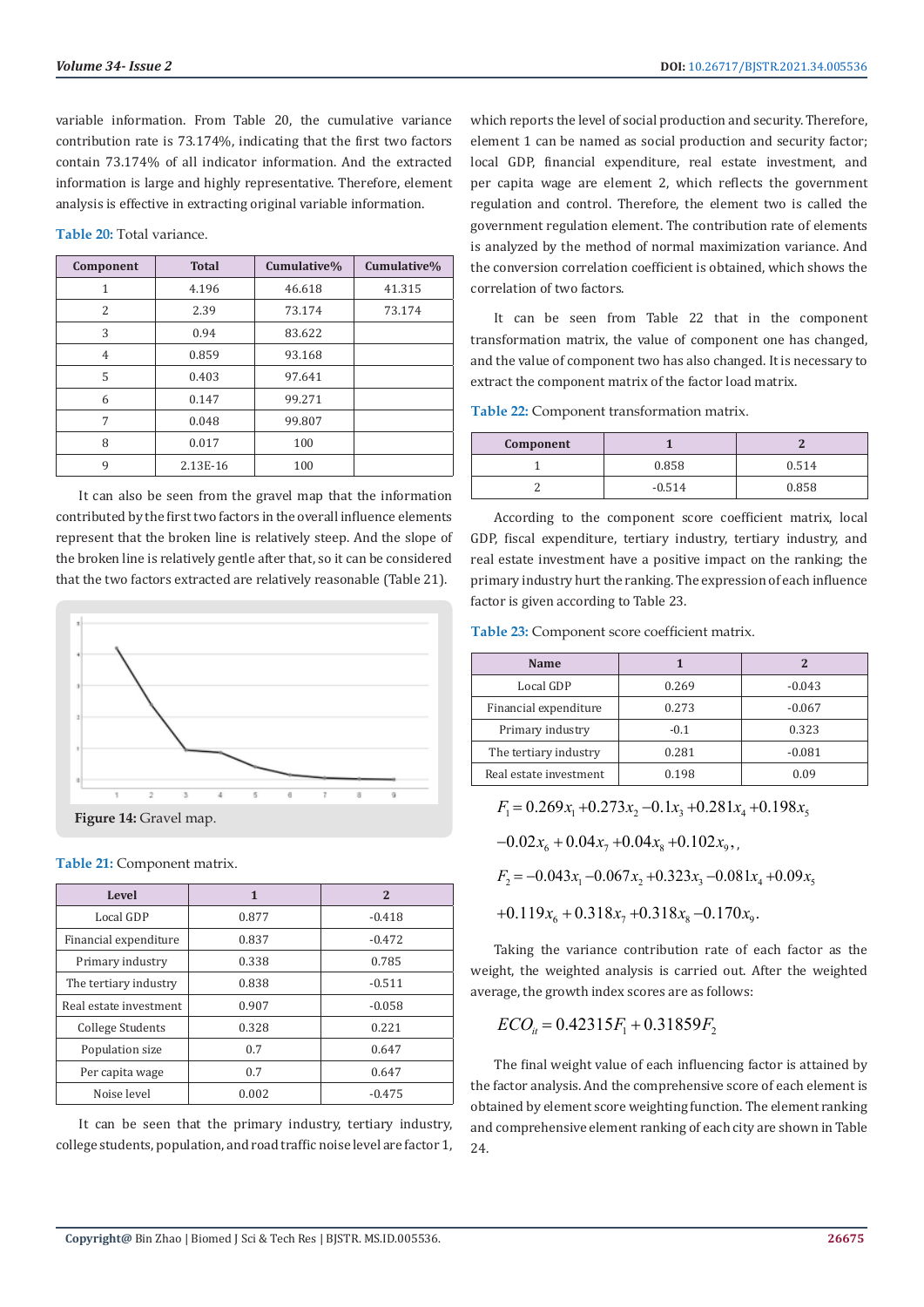| Ranking         | <b>Region</b> | F1         | F2         | <b>ECO</b> |
|-----------------|---------------|------------|------------|------------|
| $\mathbf{1}$    | Shanghai      | 3.6862     | $-0.39976$ | 1.395594   |
| 2               | Beijing       | 3.29621    | $-0.30356$ | 1.265118   |
| 3               | Shenzhen      | 1.74076    | $-1.65827$ | 0.190887   |
| $\overline{4}$  | Guangzhou     | 1.44806    | $-0.04957$ | 0.582473   |
| 5               | Tianjin       | 0.95879    | $-0.03063$ | 0.386366   |
| 6               | Chongqing     | 0.71899    | 4.61688    | 1.767943   |
| $7\overline{ }$ | Wuhan         | 0.6182     | 0.05686    | 0.273524   |
| 8               | Chengdu       | 0.41483    | 0.93521    | 0.469336   |
| ٠               | $\bullet$     | $\cdot$    | $\cdot$    | $\sim$     |
| 13              | Changsha      | $-0.08978$ | $-0.2578$  | $-0.11923$ |
| 14              | Qingdao       | $-0.11201$ | $-0.13905$ | $-0.09058$ |
| 15              | Ningbo        | $-0.2036$  | $-0.56477$ | $-0.26405$ |
| 16              | Dongguan      | $-0.45746$ | $-0.10278$ | $-0.22174$ |
| 17              | Shenyang      | $-0.55388$ | $-0.49867$ | $-0.38771$ |
| 18              | Kunming       | $-0.72876$ | $-0.11422$ | $-0.33748$ |
| 19              | Suzhou        | $-0.8454$  | $-0.05926$ | $-0.36816$ |

#### **Table 24:** Score ranking.

It can be seen from the ranking table that the cities such as Beijing, Shanghai, and Guangzhou rank the second, third and fourth respectively in the ranking, which indicates that the central economic zone of the country has high stability and is not easy to change. The highest ranking is Chongqing. Shenyang is ranked next, and the transfer of its industrial center may be one of the reasons for this outcome. It can be seen from Figure 15 that the ranking

of Kunming and Ningbo fluctuates greatly. Considering that the local industrial structure is not obvious enough, it is necessary to strengthen the industrial structure adjustment to improve its economic vitality. Shenyang's ranking is declining year by year, which may also be related to local policies and development strategies. So, it needs to be noticed in time.





**Comparative Analysis of Factors Affecting Economic Vitality:** In the above, according to the factor analysis method, two main elements that affect economic vitality are social production and security elements and government regulation factors, which have a positive correlation with economic vitalities. According to the

nine influencing factors opted above, the secondary industry, house price, total retail sales of social goods, number of hospitals, and number of post offices all have a positive impact on the economic vitality. The comparative analysis is made on each element to see if there is any difference.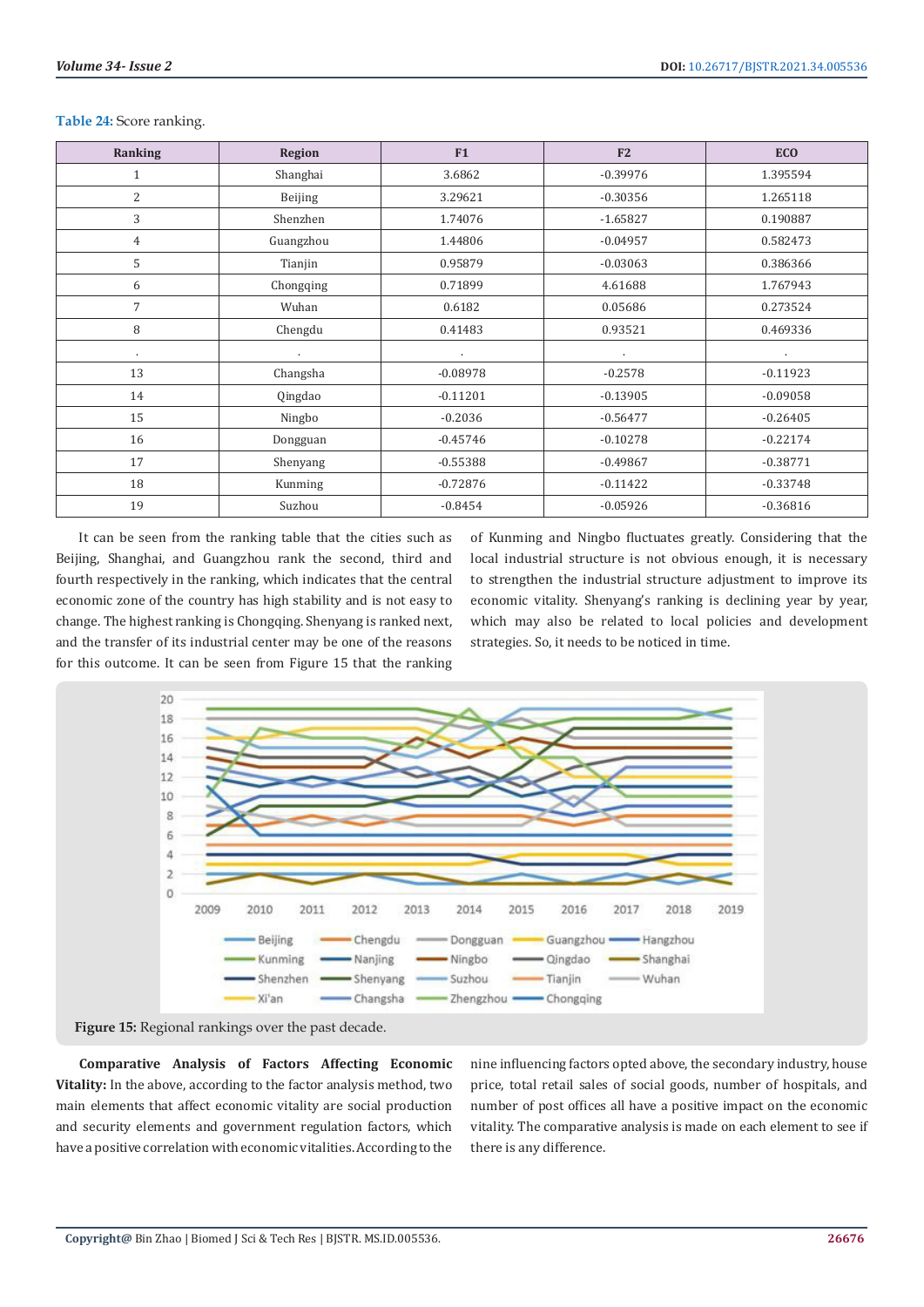**1) Model Establishment:** To test the accuracy of the index system established to measure economic vitality, considering that the individual effect of each index is not observable, and the time effect is not observable, a panel data model is established to test it. And the following model is established:

$$
eco_{it} = \alpha_i + \lambda_t + x_{it}\beta + \varepsilon_{it}
$$

In the formula, *ecoit* is a comprehensive index system to measure economic vigor, *xit* is an independent variable of *N* rows and *K* columns. The factors affecting economic vitality can be divided into

- **a.** Social security system: Number of hospitals and Post offices
- **b.** Processing and production: The secondary industry
- **c.** Consumption level: house price, total retail sales of social goods

**2) Descriptive Statistics:** To analyze the regional economic vitality more specifically, it is necessary to understand the distribution characteristics of each data. Through descriptive statistical analysis of the data, the basic information of each variable (Including sample number, mean value, standard deviation, minimum value and maximum value) is obtained as shown in Table 25. To dissect the regional economic vitality more specifically, it is

**Table 25:** Sample description.

necessary to understand the distribution characteristics of each data. Through descriptive statistical analysis of the data, the basic information of each variable (Including sample number, mean value, standard deviation, minimum value and maximum value) is obtained as shown in Table 25. It can be seen from Table 25 that the average value of eco is close to 0, indicating that the statistical effect is very good. The fluctuation of the house price is large, which is in line with China's national conditions. The number of hospitals is quite different, which deserves the attention of local government. The number of post offices is on the high side in some areas, resulting in wastes of resources.

**3) Correlation Analysis:** Table 25 is the basic situation of the data. After the description and statistics of the data, the correlation analysis of the data is carried out. If the correlation of some indicators is too low, it may lead to the low chi-square significance value, which needs to be screened. Then, the Pearson correlation coefficient is opted to measure the correlation between the variables. If the correlation between the illustrated variables and the explained variables is high, the study of the model is intentional. However, if the correlation between explanatory variables is too high, it may lead to collinearity among variables, which may affect the outcomes of the model. The following studies the correlation between the two variables analyze the correlation between the two variables. And the tests are significant (Figure 16).

| <b>Variable</b>        | N   | Mean     | Std.Dev  | Min        | <b>Max</b> |
|------------------------|-----|----------|----------|------------|------------|
| ECO                    | 190 | 0.0378   | 0.52172  | $-0.69594$ | 1.76794    |
| The secondary industry | 190 | 4121.713 | 1882.609 | 824.59     | 9732.54    |
| housing price          | 190 | 10072.94 | 6383.384 | 3442       | 47936      |
| Total retail sales     | 190 | 4194.394 | 2340.761 | 956.4      | 12668.7    |
| Number of hospitals    | 190 | 402.517  | 279.872  | 101        | 1606       |
| Number of post offices | 190 | 1048.345 | 1847.484 | 131        | 16374      |



**Figure 16:** ORT development strategy.

From the correlation analysis outcomes of Table 26, it can be concluded that the correlation coefficients between all explanatory variables and the interpreted variables are significant, and there is no strong correlation between the explanatory variables. Therefore, there is no multicollinearity between the explanatory variables. To further study the collinearity among the validation variables. The

model was validated by using the VIF test. And the outcomes are shown in Table 27. It can be seen from the table that the VIF value of the explanatory variable and the control variable is less than 5. That is to say, the multicollinearity among the variables is low, which will not have a great impact on the outcomes of the model.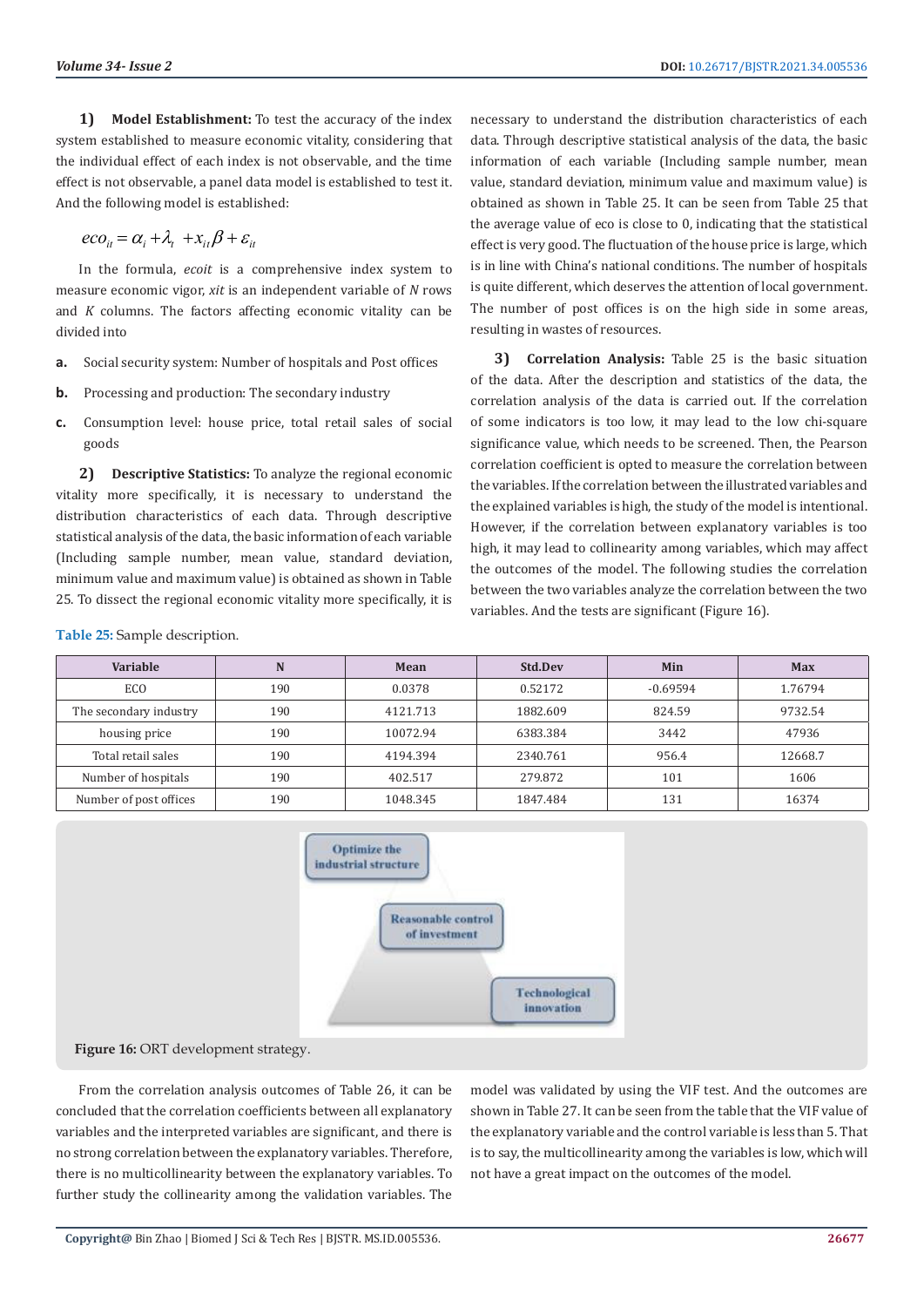#### **Table 26:** Correlation Analysis.

| <b>Correlation</b>     | <b>ECO</b> | The secondary<br>industry | <b>Housing price</b> | <b>Retail sales</b> | Number of<br>hospitals | Number of post<br>offices |
|------------------------|------------|---------------------------|----------------------|---------------------|------------------------|---------------------------|
| EC <sub>O</sub>        |            | 0.728                     | 0.287                | 0.842               | 0.723                  | 0.732                     |
| The secondary industry | 0.728      |                           | 0.517                | 0.737               | 0.346                  | 0.548                     |
| Housing price          | 0.287      | 0.517                     |                      | 0.555               | 0.151                  | 0.345                     |
| Retail sales           | 0.842      | 0.737                     | 0.555                |                     | 0.32                   |                           |
| Number of hospitals    | 0.723      | 0.346                     | 0.151                | 0.32                |                        | 0.482                     |
| Number of post offices | 0.732      | 0.548                     | 0.345                | 0.661               | 0.482                  |                           |

**Table 27:** VIF test results.

|                                   |           | Saliency | <b>Tolerance</b> | <b>VIF</b> | 1/VIF |
|-----------------------------------|-----------|----------|------------------|------------|-------|
| Constant                          | $-36.622$ |          |                  |            |       |
| Added-value of Secondary industry | 5.175     |          | 0.404            | 2.473      | 0.404 |
| Housing price                     | $-3.072$  |          | 0.513            | 1.95       | 0.513 |
| Number of Hospitals               | 19.921    |          | 0.581            | 1.72       | 0.581 |

Therefore, the following modeling and regression analysis can be continued. Continue with the residual analysis (Table 28). From the analysis of variance, the *F* value is far greater than 1, which shows that the differences among the factors are statistically significant. The interaction effect among the factors is more significant. Fixed effect model and mixed model are tested by F test, random effect model and mixed model are tested by BP test, stable effect model

and random effect model are tested by the Hausman test, and they are compared (Table 29): According to the model test results, if the *p*-value corresponding to the F test is 0, less than 0.05, it means that the fixed effect model is due to the mixed model. If the *p*-value corresponding to the BP test is also 0, less than 0.05, it means that the random effect model is better than the mixed model.

**Table 28:** VIF test results.

|            | Sum of squares | Freedom | Mean square |         | Saliency |
|------------|----------------|---------|-------------|---------|----------|
| Regression | 48.802         |         | 9,760       | 679.722 |          |
| Residual   | 2.642          | 184     | 0.014       |         |          |
| Total      | 51.444         | 189     |             |         |          |

**Table 29:** Residual analysis results.

| F test          |  |                 | <b>BP</b> test | Hausman test    |  |
|-----------------|--|-----------------|----------------|-----------------|--|
| Detection value |  | Detection value |                | Detection value |  |
| 9.46            |  | 3041.69         |                | 125.3           |  |

If the *p*-value corresponding to the Hausman test is 0, it means that the fixed effect model tends to be selected. See Table 30 for regression outcomes of fixed effect model to be opted after inspection. From Table 30, we can see the regression results of the model. And the fixed effect model is opted after the test. The correlation coefficients of the first principal component, the second principal component, the second industry, the house price, the retail sales of social goods, the number of hospitals, and the number of post offices are all positively correlated with Eco. These indicate that they all have a positive impact on economic vitality. From the perspective of economic vigor, the secondary industry, house price, retail sales of social goods, and hospitals, and number of post offices are all positively related to economic vigor. In these variables, when one variable changes, the other variables remain

unchanged. Then the economic vigor changes in the same direction. Therefore, it can be further proved that the economic vigor index system constructed in this paper can accurately measure it.

**Table 30:** Fixed effect regression results.

| <b>ECO</b>                           | Coef     |          |
|--------------------------------------|----------|----------|
| F1                                   | 0.41315  |          |
| F <sub>2</sub>                       | 0.31859  |          |
| Added-value of secondary<br>industry | 0.000659 |          |
| Housing price                        | 0.00893  | 0.0007   |
| Retail sales of social goods         | 0.0156   | 0.001498 |
| Number of hospitals                  | 0.00755  | 0.135    |
| Number of post offices               | 0.00149  | 0.043    |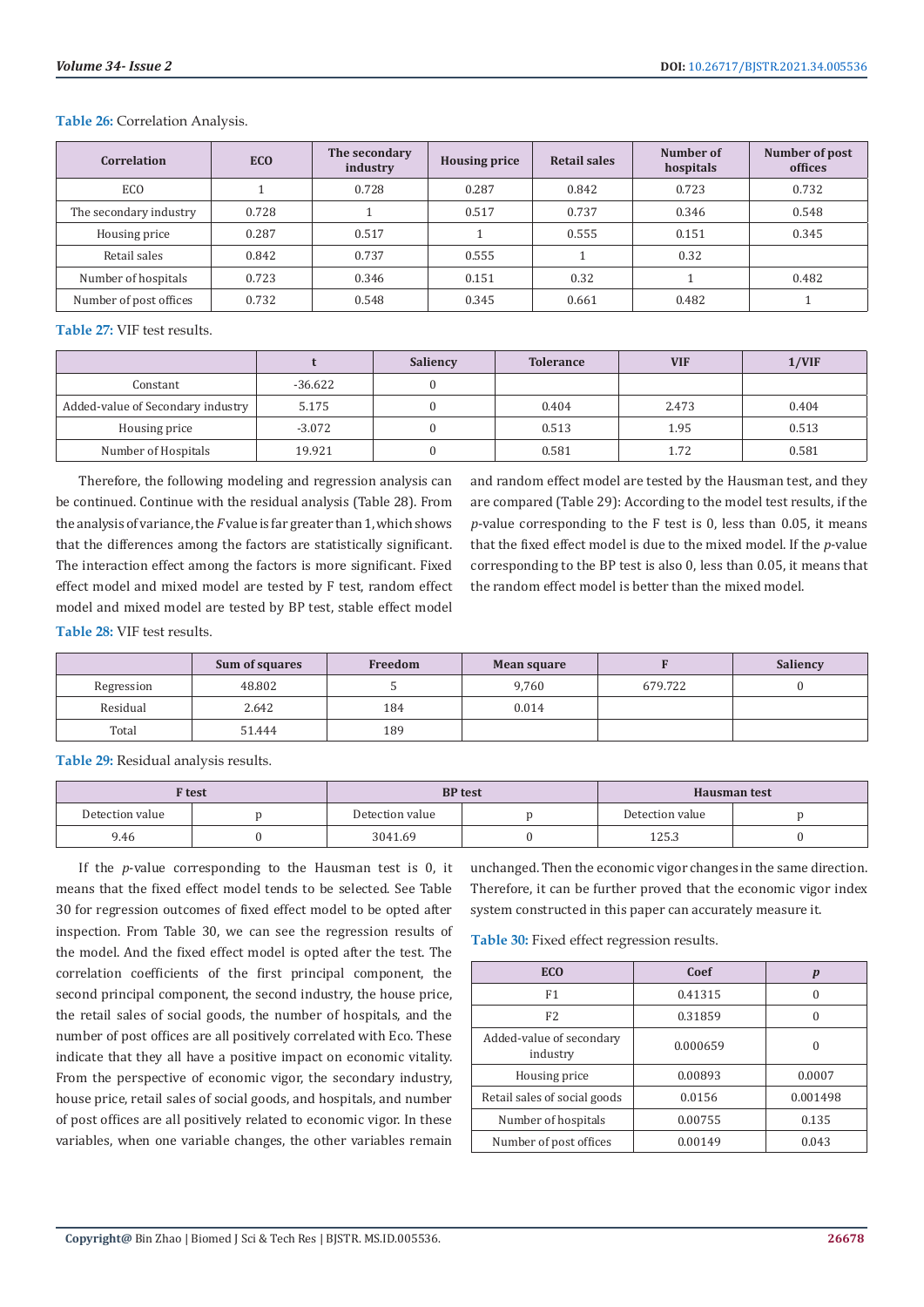# **A Development Plan Based on the Perspective of the Decision-Maker**

This section first reviews questions 1 to 3 above and obtains the general universality of the model established in this paper. Finally, according to the outcomes, it proposes measures conducive to improving economic vitality and promoting economic growth.

### **Conclusion Review**

From question 1 to question 3, we can roughly divide the index system of urban economic vitality into indicators of economic growth, indicators of attractiveness to capital and production factors, indicators of employment and residents' quality of life, indicators of innovation capacity, and indicators of intellectual property protection. Which chose the per capital GDP, fiscal revenue, education and human capital, income levels, employment, innovation, and intellectual property rights protection for data collection, processing, modeling and analysis, and it can provide indicators and economic vitality all remain positive correlation. Therefore, we can dissect from the perspective of the above and advise the sustainable development of the economic vigor of benign and stronger regional competitiveness.

# **Suggestions on the Benign Sustainable Development of Beijing's Economic Vitality**

Economic vitality includes not only the speed, stability, and outcomes of economic growth, but also the average quality of life of the people, such as the level of education and health standards, as well as the overall progress of the economic structure and social structure (Figure 16). Given the excessive factors affecting economic vitality, we roughly divide the policy into three parts, including optimizing industrial structure (O), rationally controlling investment intensity (R) and technological innovation (T), namely ORT development strategy.

#### **Optimizing the Industrial Structure**

**a) Vigorously Developing the Tertiary Industry:** The third industry is an important indicator of a country's economic development. And the tertiary industry has the characteristics of less investment, short cycle, quick effect, and high wages of employees. Vigorously developing the tertiary industry can rapidly expand employment fields and jobs, avoid labor surplus, and improve residents' income. For modern cities, residents not only have material needs but also pursue spiritual level. This growth trend promotes the region to continuously develop new industries to meet the needs of the people, to improve residents and to improve the quality of life. Therefore, we vigorously develop the tertiary industry, which has a significant role in promoting the sustainable development of economic vitality.

**b) Strengthening the Development of Primary and Secondary Industries:** For the adjustment of Beijing's economic structure and the promotion of its regional competitiveness, it is necessary to develop the tertiary industry while strengthening the primary industry and expanding the scale of the secondary industry. The first industry is the basic trade of the national economy, strengthening the first industry, and laying the foundation for the development of the second industry and the third industry.

**Reasonable Control of Investment:** Investment is an important part of GDP but also an element of economic vitality. The growth of investment is of great significance to the promotion of it. In China, investment is mainly divided into a private investment, government investment, and foreign investment. From the perspective of Beijing, as a first-tier city, many foreign enterprises and state- owned enterprises invest in Beijing in various forms. However, the unreasonable investment may cause the princess of resources, leading to an imbalance of social and economic development. Therefore, Beijing should control the scope of investment and improve the efficiency of investment.

**Technology innovation:** Science and technology are the primary productive forces, and innovation is a force that cannot be ignored to drive economic development. Innovation is conducive to the optimization and transformation of China's economic growth mode. Economic vitality comes from the sound growth of the economy. We should strengthen the policy support for the investment in science and technology of enterprises, guide the flow of resources such as projects, funds, and talents to enterprises, and establish an innovation support system with enterprises as the main body. Cultivate and develop the next generation Internet, new generation mobile communication, Internet of things, navigation and location services, biomedicine, and other high-tech strategic emerging industries. Accelerate the construction of high-end talents gathering special zone, and actively introduce and cultivate high-end talents.

# **Model Evaluations**

# **Advantages**

The advantages and disadvantages of model factor analysis and panel data model are analyzed.

**1) Factor Analysis:** Through dimensionality reduction of a variety of influence indicators, the main elements are extracted from the complex elements, and a few factors are used to describe the relationship between many indicators that is, several closely related indicators are classified into the same category, each category of indicators becomes a factor and the economic vitality is measured by a few factors. It simplifies the problem, measures most of the information of it, and gets more scientific and accurate information at the same time.

**2) Panel Data Model:** Compared with the traditional time series model, the panel data model can provide more data points,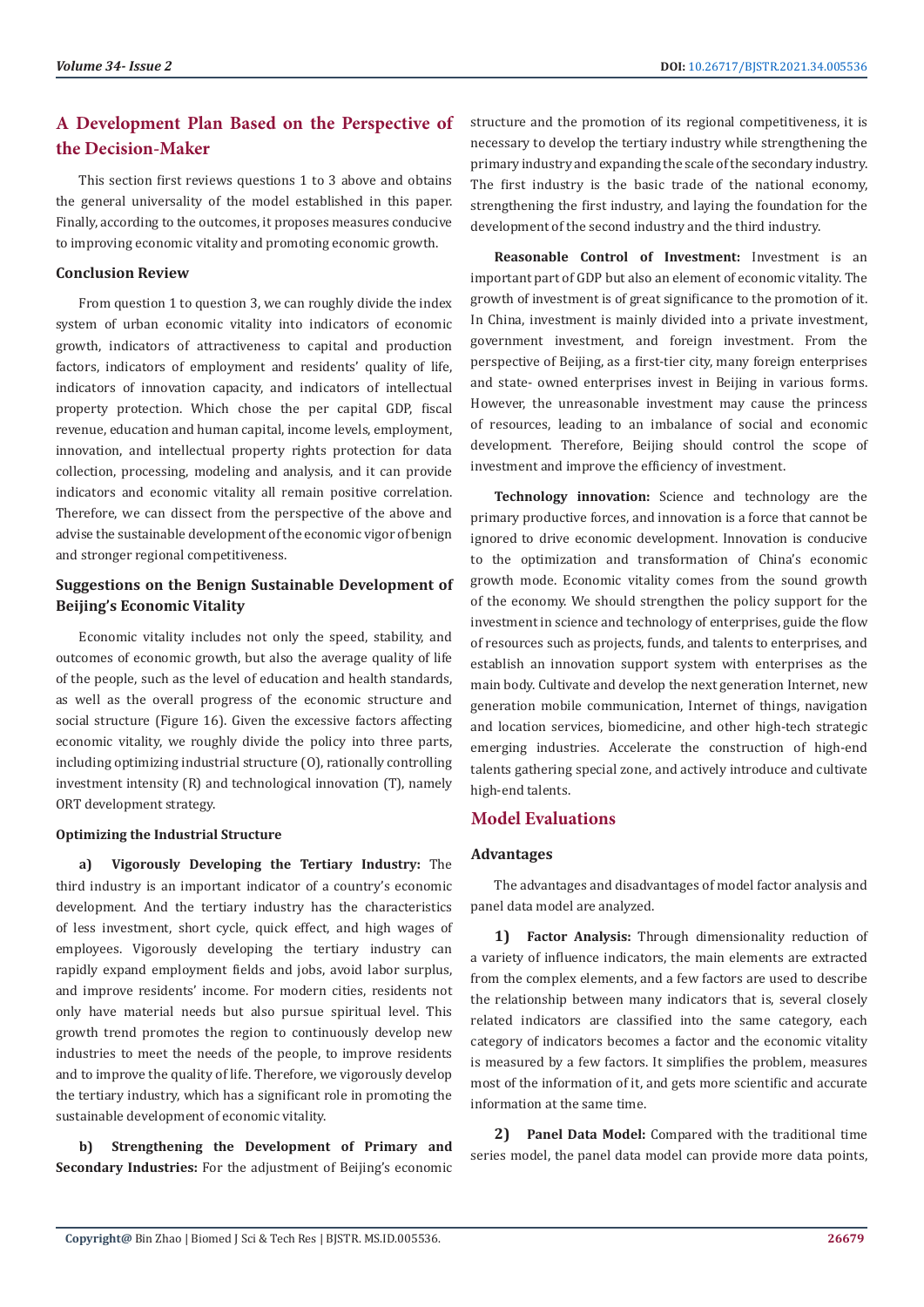increase the degree of freedom of data and reduce the degree of collinearity between explanatory variables, thus improving the effectiveness and accuracy of model estimation; Panel data model is more conducive to reflect the randomness of the gap between individuals. In this paper, panel data model can not only report the information between the given factors, but also report the information of a certain factor through the study of other influencing factors.

#### **Improvements Needed**

When using the panel data model to study influence factors, there are some difficulties in variable design and data collection, some errors in factor prediction, and selection difficulties in influence factors; panel data analysis of time series of factors is short, which can only reflect the data characteristics in the short term, not the long-term changes of factors.

# **Conclusions and Recommendations**

This paper establishes three models, namely panel data model (fixed effect model and random effect model), var-vec model and principal component index system construction model. The var-vec model has great generalization. The applicable fields are

- **a.** VaR Based Research on agricultural economic development. Because of its unique ability of testing dynamic fluctuation, AVR can solve the research difficulty of agricultural economy which is greatly affected by seasonal.
- **b.** Oil price evaluation. International oil has been affected by many factors, among which the fluctuation of international political content has a greater impact. Using VAR model can highlight the impact of oil price changes in the short term and make adjustments at any time.
- **c.** The new decline of real estate has an important impact on the national economy. Choosing appropriate research methods will provide a new solution to this kind of problem.
- **d.** Var can also be used for monetary policy analysis to study the long-term and short-term impact of changes in money supply and interest rate on economic fluctuations and their contribution.

Especially in the context of the global epidemic, the economic growth situation and economic growth potential of various countries are issues that need special attention. For a country, the epidemic outbreak may present a point like outbreak trend, and the relationship between the regional epidemic development trend and the regional economy is also inseparable. In the future epidemic prevention and control, we can establish the relevant panel data model and VAR-VEC model and use the relevant local economic indicators to model and analyze how to stabilize the local economy and promote the national economy.

# **Conflict of Interest**

We have no conflict of interests to disclose and the manuscript has been read and approved by all named authors.

# **Acknowledgement**

This work was supported by the Philosophical and Social Sciences Research Project of Hubei Education Department (19Y049) and the Staring Research Foundation for the Ph.D. of Hubei University of Technology (BSQD2019054), Hubei Province, China.

### **References**

- 1. [MN Eltony, Mohammad Al‐Awadi \(2002\) Oil Price Fluctuations and Their](https://onlinelibrary.wiley.com/doi/abs/10.1002/er.731) [Impact on the Macroeconomic Variables of Kuwait: A Case Study Using](https://onlinelibrary.wiley.com/doi/abs/10.1002/er.731) [a VAR Model. International Journal of Energy Research 43\(4\): 243-153.](https://onlinelibrary.wiley.com/doi/abs/10.1002/er.731)
- 2. [Dimitris K Christopoulos, Miguel A Leon‐Ledesma \(2008\) Testing for](https://onlinelibrary.wiley.com/doi/abs/10.1002/for.1060) [Granger \(non-\)causality in a time-varying coefficient VAR model. Journal](https://onlinelibrary.wiley.com/doi/abs/10.1002/for.1060) [of Forecasting 27\(4\): 293-303.](https://onlinelibrary.wiley.com/doi/abs/10.1002/for.1060)
- 3. [Xiaohong Chen, HAN Wen-qiang, Se Jian \(2005\) Pricing of Credit](http://en.cnki.com.cn/Article_en/CJFDTotal-GCXT200509022.htm) [Guarantee for Small and Medium Enterprises Based on the VaR Model.](http://en.cnki.com.cn/Article_en/CJFDTotal-GCXT200509022.htm) [Systems Engineering 15\(3\): 36-41.](http://en.cnki.com.cn/Article_en/CJFDTotal-GCXT200509022.htm)
- 4. [Alsalman Z \(2016\) Oil price uncertainty and the U.S. stock market](https://www.sciencedirect.com/science/article/pii/S0140988316302158) [analysis based on a GARCH-in- mean VAR model. Energy Economics 59:](https://www.sciencedirect.com/science/article/pii/S0140988316302158) [251-260.](https://www.sciencedirect.com/science/article/pii/S0140988316302158)
- 5. [Tan, Lu Z \(2020\) Study on the interaction and relation of society,](https://www.sciencedirect.com/science/article/abs/pii/S1470160X14003458) [economy and environment based on PCA–VAR model: As a case study of](https://www.sciencedirect.com/science/article/abs/pii/S1470160X14003458) [the Bohai Rim region, China. Ecological Indicators 48: 31-40.](https://www.sciencedirect.com/science/article/abs/pii/S1470160X14003458)
- 6. [RD Chen, Dan Cao, Qingyang Yu \(2009\) Nonlinear VaR model of FX](https://www.researchgate.net/publication/232657157_Nonlinear_VaR_Model_of_Options_Portfolio_under_Multivariate_Mixture_of_Normals_Distributions) [options portfolio under multivariate mixture of normal distributions.](https://www.researchgate.net/publication/232657157_Nonlinear_VaR_Model_of_Options_Portfolio_under_Multivariate_Mixture_of_Normals_Distributions) [Xitong Gongcheng Lilun yu Shijian/System Engineering Theory and](https://www.researchgate.net/publication/232657157_Nonlinear_VaR_Model_of_Options_Portfolio_under_Multivariate_Mixture_of_Normals_Distributions) [Practice 29\(12\): 65-72.](https://www.researchgate.net/publication/232657157_Nonlinear_VaR_Model_of_Options_Portfolio_under_Multivariate_Mixture_of_Normals_Distributions)
- 7. [Fan K, Guanghai Nie \(2013\) Study on China's Import and Export Growth](https://link.springer.com/chapter/10.1007/978-3-642-35567-7_36) [Rate Based on VAR Model. Lecture notes in electrical engineering 16\(2\):](https://link.springer.com/chapter/10.1007/978-3-642-35567-7_36) [126-134.](https://link.springer.com/chapter/10.1007/978-3-642-35567-7_36)
- 8. [M Trevisan, G Errera, C Vischetti, A Walker \(2020\) Modelling pesticide](https://www.sciencedirect.com/science/article/abs/pii/S0378377499001006) [leaching in a sandy soil with the VARLEACH model. Agricultural Water](https://www.sciencedirect.com/science/article/abs/pii/S0378377499001006) [Management 44\(3\): 360-369.](https://www.sciencedirect.com/science/article/abs/pii/S0378377499001006)
- 9. [Ugalde, Anduaga J, Martínez F, Iturrospe A \(2020\) Novel SHM method](https://ui.adsabs.harvard.edu/abs/2015JPhCS.628a2013U/abstract) [to locate damages in substructures based on VARX models. Journal of](https://ui.adsabs.harvard.edu/abs/2015JPhCS.628a2013U/abstract) [Physics: Conference Series 628: 12-13.](https://ui.adsabs.harvard.edu/abs/2015JPhCS.628a2013U/abstract)
- 10. [Monchen Guido, Sinquin B, Verhaegen M \(2020\) Recursive Kronecker-](https://ieeexplore.ieee.org/stamp/stamp.jsp?arnumber=8412743)[Based Vector Autoregressive Identification for Large-Scale Adaptive](https://ieeexplore.ieee.org/stamp/stamp.jsp?arnumber=8412743) [Optics. IEEE Transactions on Control Systems Technology 32\(5\): 1-8.](https://ieeexplore.ieee.org/stamp/stamp.jsp?arnumber=8412743)
- 11. [Varnik, F, L Bocquet, JL Barrat, L Berthier \(2002\) Shear Localization in a](https://arxiv.org/abs/cond-mat/0208485) [Model Glass. Physical Review Letters 90\(9\): 095702.](https://arxiv.org/abs/cond-mat/0208485)
- 12. [Wu Wan-Shu, R James Purser, David F Parrish \(2020\) Three-Dimensional](https://journals.ametsoc.org/view/journals/mwre/130/12/1520-0493_2002_130_2905_tdvaws_2.0.co_2.xml) [Variational Analysis with Spatially Inhomogeneous Covariances.](https://journals.ametsoc.org/view/journals/mwre/130/12/1520-0493_2002_130_2905_tdvaws_2.0.co_2.xml) [Monthly Weather Review 130\(12\): 2905-2916.](https://journals.ametsoc.org/view/journals/mwre/130/12/1520-0493_2002_130_2905_tdvaws_2.0.co_2.xml)
- 13. [Alexander Gordon J, Alexandre M Baptista \(2020\) A Comparison of VaR](https://pubsonline.informs.org/doi/abs/10.1287/mnsc.1040.0201) [and CVaR Constraints on Portfolio Selection with the Mean-Variance](https://pubsonline.informs.org/doi/abs/10.1287/mnsc.1040.0201) [Model. Management Science 50\(9\): 1261-1273.](https://pubsonline.informs.org/doi/abs/10.1287/mnsc.1040.0201)
- 14. [Essery, Richard, John Pomeroy, Jason Parviainen, Pascal Storck \(2003\)](https://journals.ametsoc.org/view/journals/clim/16/11/1520-0442_2003_016_1855_sosfcf_2.0.co_2.xml) [Sublimation of Snow from Coniferous Forests in a Climate Model. Journal](https://journals.ametsoc.org/view/journals/clim/16/11/1520-0442_2003_016_1855_sosfcf_2.0.co_2.xml) [of Climate 16\(11\): 1855-1865.](https://journals.ametsoc.org/view/journals/clim/16/11/1520-0442_2003_016_1855_sosfcf_2.0.co_2.xml)
- 15. [John PA Ioannidis, TD Stanley, Hristos Doucouliagos \(2020\) The Power](https://onlinelibrary.wiley.com/doi/abs/10.1111/ecoj.12461) [of Bias in Economics Research. The Economic Journal 127\(605\): 236-](https://onlinelibrary.wiley.com/doi/abs/10.1111/ecoj.12461) [265.](https://onlinelibrary.wiley.com/doi/abs/10.1111/ecoj.12461)